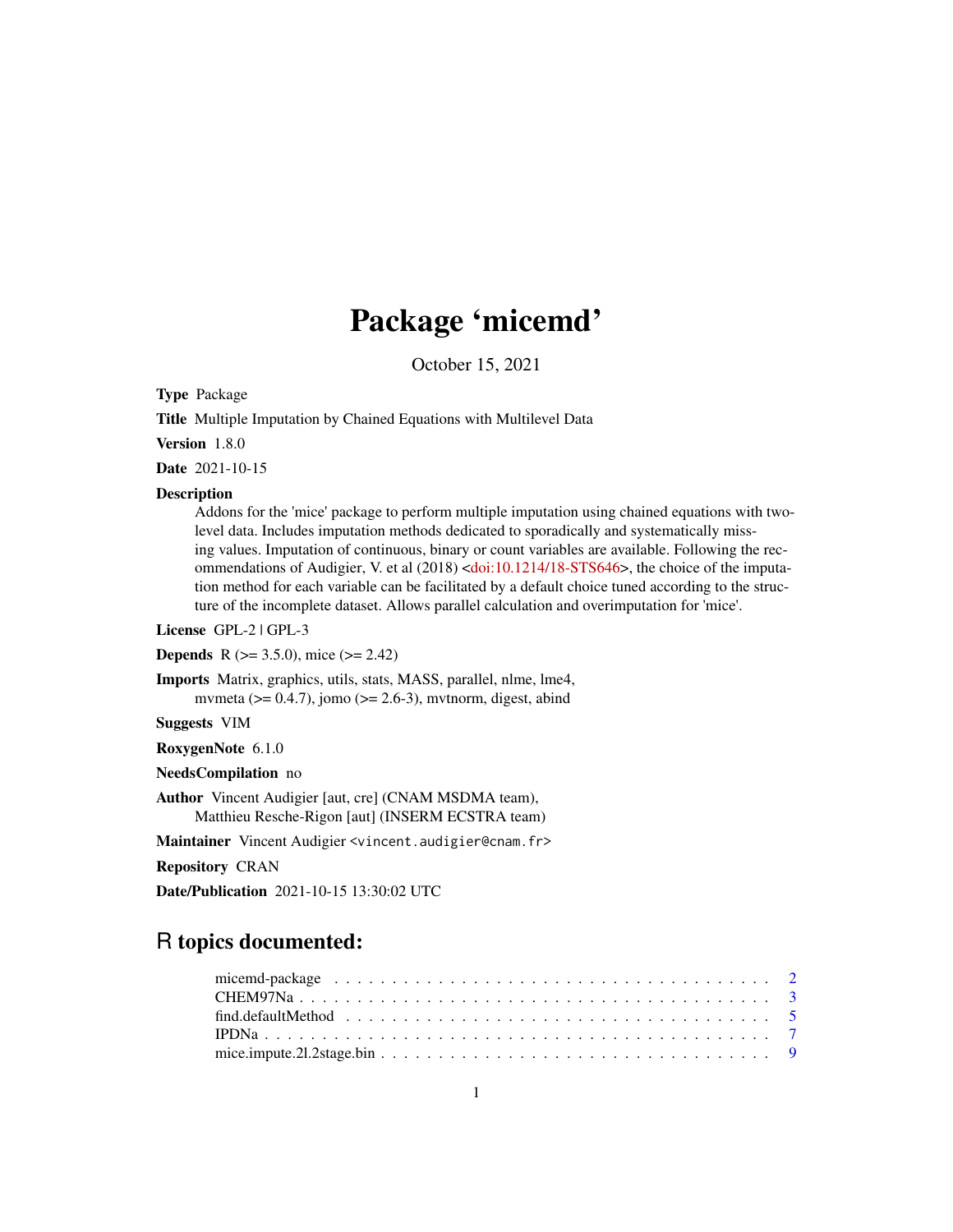# <span id="page-1-0"></span>2 micemd-package

| Index |  |
|-------|--|
|       |  |
|       |  |
|       |  |
|       |  |
|       |  |
|       |  |
|       |  |
|       |  |
|       |  |
|       |  |
|       |  |

micemd-package *Multiple Imputation by Chained Equations with Multilevel Data*

#### Description

Addons for the mice package to perform multiple imputation using chained equations with twolevel data. Includes imputation methods specifically handling sporadically and systematically missing values (Resche-Rigon et al. 2013). Imputation of continuous, binary or count variables are available. Following the recommendations of Audigier, V. et al (2018), the choice of the imputation method for each variable can be facilitated by a default choice tuned according to the structure of the incomplete dataset. Allows parallel calculation for mice.

# Author(s)

Vincent Audigier, Matthieu Resche-Rigon

Maintainer: Vincent Audigier <vincent.audigier@cnam.fr>

#### References

Audigier, V., White, I. , Jolani ,S. Debray, T., Quartagno, M., Carpenter, J., van Buuren, S. and Resche-Rigon, M. Multiple imputation for multilevel data with continuous and binary variables (2018). Statistical Science. <doi:10.1214/18-STS646>.

Jolani, S., Debray, T. P. A., Koffijberg, H., van Buuren, S., and Moons, K. G. M. (2015). Imputation of systematically missing predictors in an individual participant data meta-analysis: a generalized approach using MICE. Statistics in Medicine, 34(11):18411863. <doi:10.1002/sim.6451>

Quartagno, M. and Carpenter, J. R. (2016). jomo: A package for Multilevel Joint Modelling Multiple Imputation.

Quartagno, M. and Carpenter, J. R. (2016). Multiple imputation for IPD meta-analysis: allowing for heterogeneity and studies with missing covariates. Statistics in Medicine, 35(17):2938 2954. <doi:10.1002/sim.6837>

Resche-Rigon, M. and White, I. R. (2016). Multiple imputation by chained equations for systematically and sporadically missing multilevel data. Statistical Methods in Medical Research. To appear. <doi:10.1177/0962280216666564>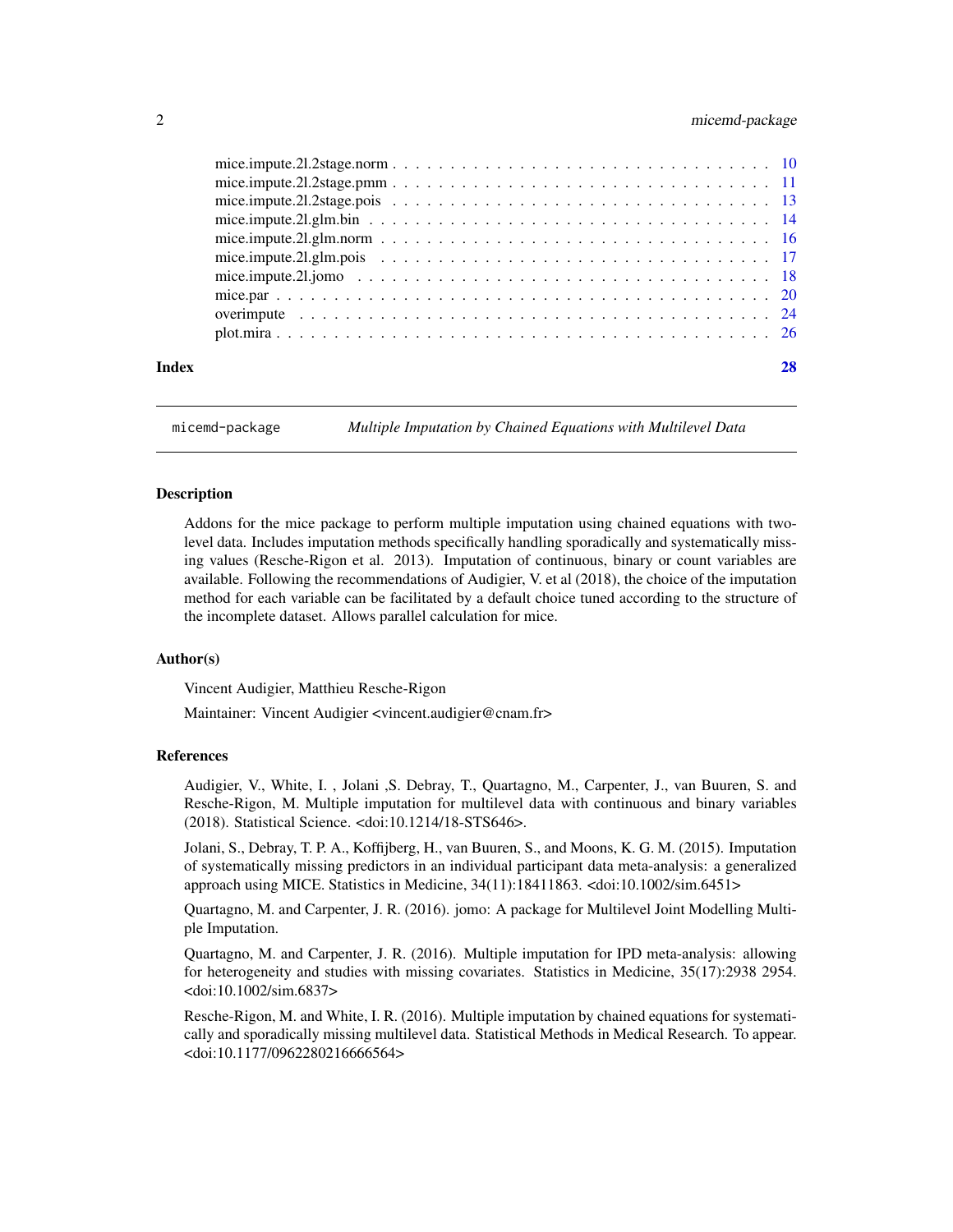<span id="page-2-0"></span>Resche-Rigon, M., White, I. R., Bartlett, J., Peters, S., Thompson, S., and on behalf of the PROG-IMT Study Group (2013). Multiple imputation for handling systematically missing confounders in meta-analysis of individual participant data. Statistics in Medicine, 32(28):48904905. <doi:10.1002/sim.5894>

Van Buuren, S., Groothuis-Oudshoorn, K. (2011). mice: Multivariate Imputation by Chained Equations in R. Journal of Statistical Software, 45(3), 1-67. <doi:10.18637/jss.v045.i03> http://www.jstatsoft.org/v45/i03/

#### See Also

[mice](#page-0-0)

# Examples

require(lme4) data(CHEM97Na)

ind.clust<-1#index for the cluster variable

```
#initialisation of the argument predictorMatrix
predictor.matrix<-mice(CHEM97Na,m=1,maxit=0)$pred
predictor.matrix[ind.clust,ind.clust]<-0
predictor.matrix[-ind.clust,ind.clust]<- -2
predictor.matrix[predictor.matrix==1]<-2
```
#initialisation of the argument method method<-find.defaultMethod(CHEM97Na,ind.clust)

#multiple imputation by chained equations (parallel calculation) [time consumming] #res.mice<-mice.par(CHEM97Na,predictorMatrix = predictor.matrix,method=method)

```
#check convergence
#plot(res.mice)
```

```
#analysis (apply a generalized linear mixed effects model to each imputed dataset)
#ana<-with(res.mice,expr=glmer(Score~Sex+GSCE+(1|School),
# family="poisson",
# control=glmerControl(optimizer = "bobyqa")))
```

```
#check the number of generated tables
```
#plot(ana)

#pooling #res.pool<-pool(ana) #summary(res.pool)

CHEM97Na *An incomplete two-level dataset which consists of A/AS-level examination data from England*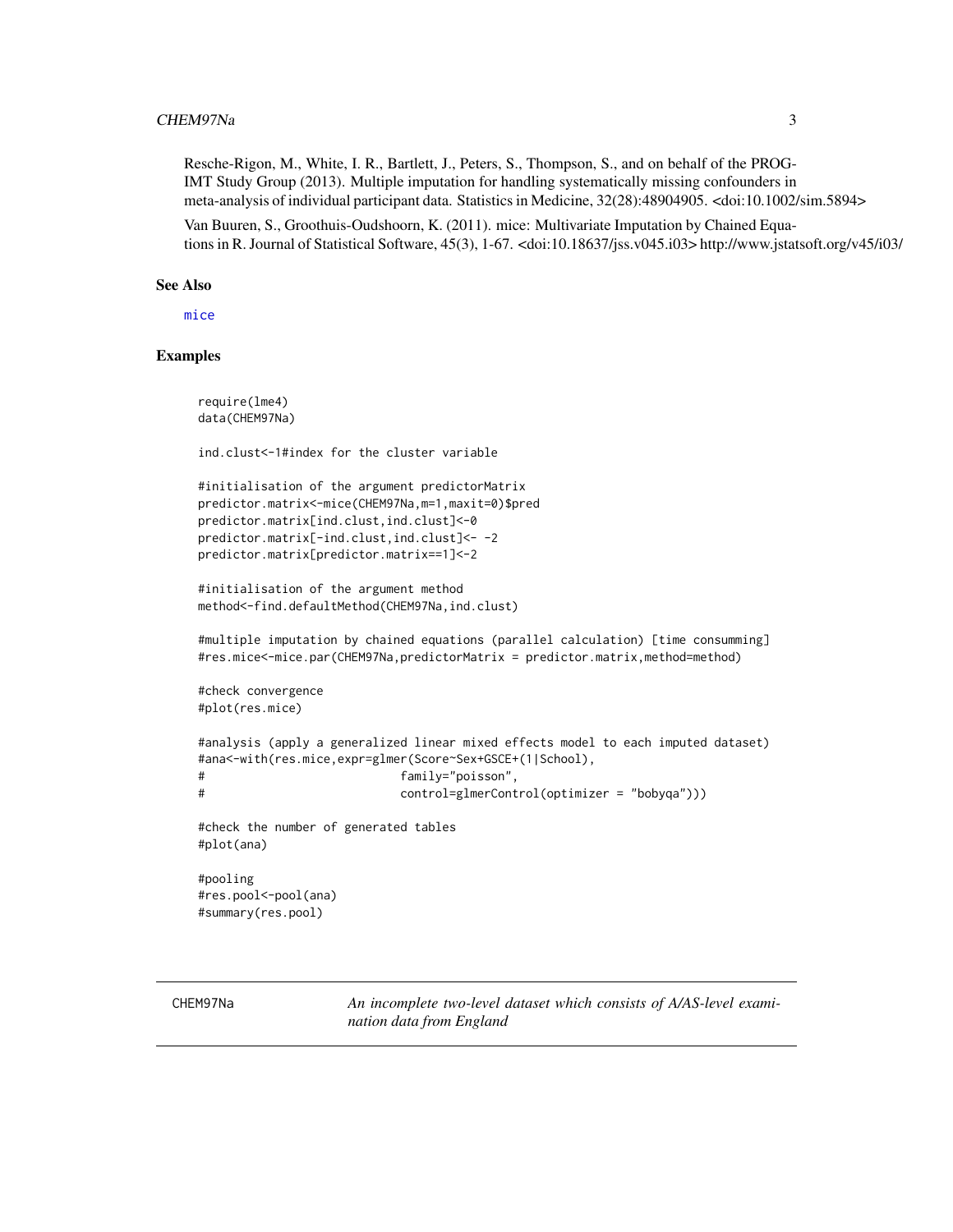#### <span id="page-3-0"></span>Description

This dataset is an extract of the CHEM97 dataset (Fielding, A. et al, 2003) dealing with point scores of 31,022 pupils grouped in 2,280 schools. CHEM97Na reports point score for Schools with more than 70 pupils only, i.e. 1681 pupils grouped in 18 schools. Systematically missing values and sporadically missing values have been added according to a missing completely at random (MCAR) mechanism (Little R.J.A. and Rubin D.B., 2002). Systematically missing values are values that are missing for all pupils of a same school, while sporadically missing values are values which are missing for an individual only (Resche-Rigon, et al 2013).

#### Usage

```
data("CHEM97Na")
```
#### Format

A data frame with 1681 observations on the following 5 variables.

School a numeric indexing the School

Sex a factor with levels M F

Age a numeric indicating the age in months

GSCE a numeric vector indicating the point score at the General Certificate of Secondary Education

Score a numeric vector indicating the point score on A-level Chemistry in 1997

#### Details

For more details, see Fielding, A. et al (2003).

#### Source

Fielding, A., Yang, M., and Goldstein, H.(2003). Multilevel ordinal models for examination grades. Statistical Modelling, 3 (2): 127-153.

Available at http://www.bristol.ac.uk/cmm/learning/mmsoftware/data-rev.html#chem97

# References

Fielding, A., Yang, M., and Goldstein, H. (2003). Multilevel ordinal models for examination grades. Statistical Modelling, 3 (2): 127-153. <doi:10.1191/1471082X03st052oa>

Resche-Rigon, M., White, I. R., Bartlett, J., Peters, S., Thompson, S., and on behalf of the PROG-IMT Study Group (2013). Multiple imputation for handling systematically missing confounders in meta-analysis of individual participant data. Statistics in Medicine, 32(28):48904905. <doi:10.1002/sim.5894>

Little R.J.A., Rubin D.B. (2002) Statistical Analysis with Missing Data. Wiley series in probability and statistics, New-York

#### See Also

[matrixplot](#page-0-0)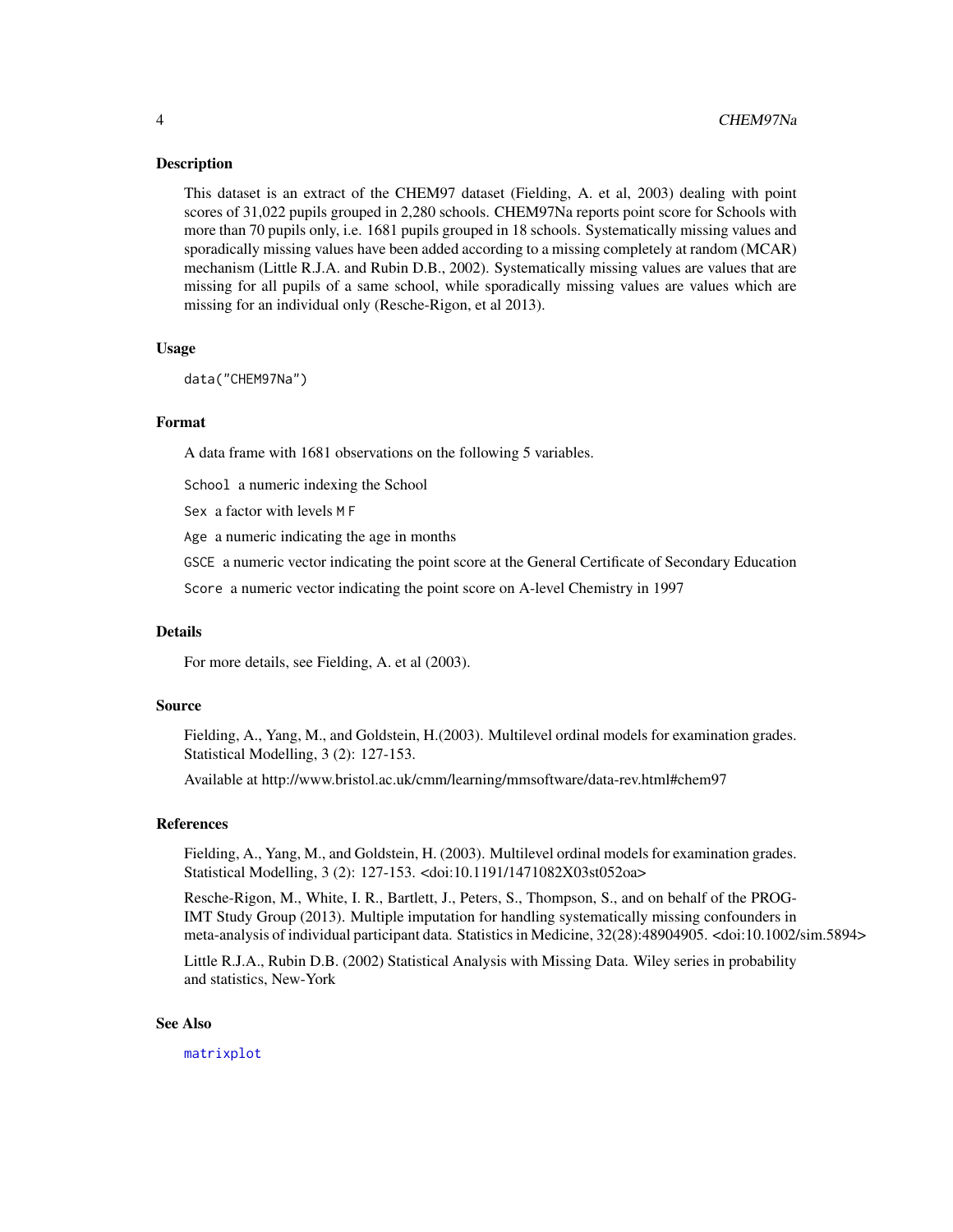# <span id="page-4-0"></span>find.defaultMethod 5

#### Examples

data(CHEM97Na)

#summary summary(CHEM97Na)

#summary per School by(CHEM97Na,CHEM97Na\$School,summary)

| find.defaultMethod | Suggestion of conditional imputation models to use accordingly to the |
|--------------------|-----------------------------------------------------------------------|
|                    | <i>incomplete dataset</i>                                             |

#### Description

Provides conditionnal imputation models to use for each column of the incomplete dataset according to the number of clusters, the number of individuals per cluster and the class of the variables.

# Usage

find.defaultMethod(don.na, ind.clust, I.small = 7, ni.small = 100, prop.small = 0.4)

#### Arguments

| don.na     | An incomplete data frame.                                                                                                                                 |
|------------|-----------------------------------------------------------------------------------------------------------------------------------------------------------|
| ind.clust  | A scalar indexes the variable corresponding to the cluster indicator.                                                                                     |
| I.small    | A scalar that is used as threshold to consider the number of observed clusters<br>(fully observed or partially observed) as small. Default is I. small=7. |
| ni.small   | A scalar that is used as threshold to consider the number individuals per clusters<br>(with observed values) as small. Default is ni. small=100.          |
| prop.small | A scalar that is used as threshold to consider the number of small clusters as<br>small. Default is $prop. small=0.4$ .                                   |

# Details

Provides conditionnal imputation models to use for each column of the incomplete dataset according to the number of clusters, the number of individuals per cluster and the class of the variable (Audigier, V. et al 2017). Returned methods can be: 2l.stage.bin (binary), 2l.stage.norm (continuous), 2l.stage.pois (integer), 2l.glm.bin (binary), 2l.glm.norm (continuous), 2l.glm.pois (integer), 2l.jomo (continuous or binary). For a given variable, the method retained is chosen according to the following decision tree:

Few observed clusters

———————————- ———————————–

———————————- ———————————–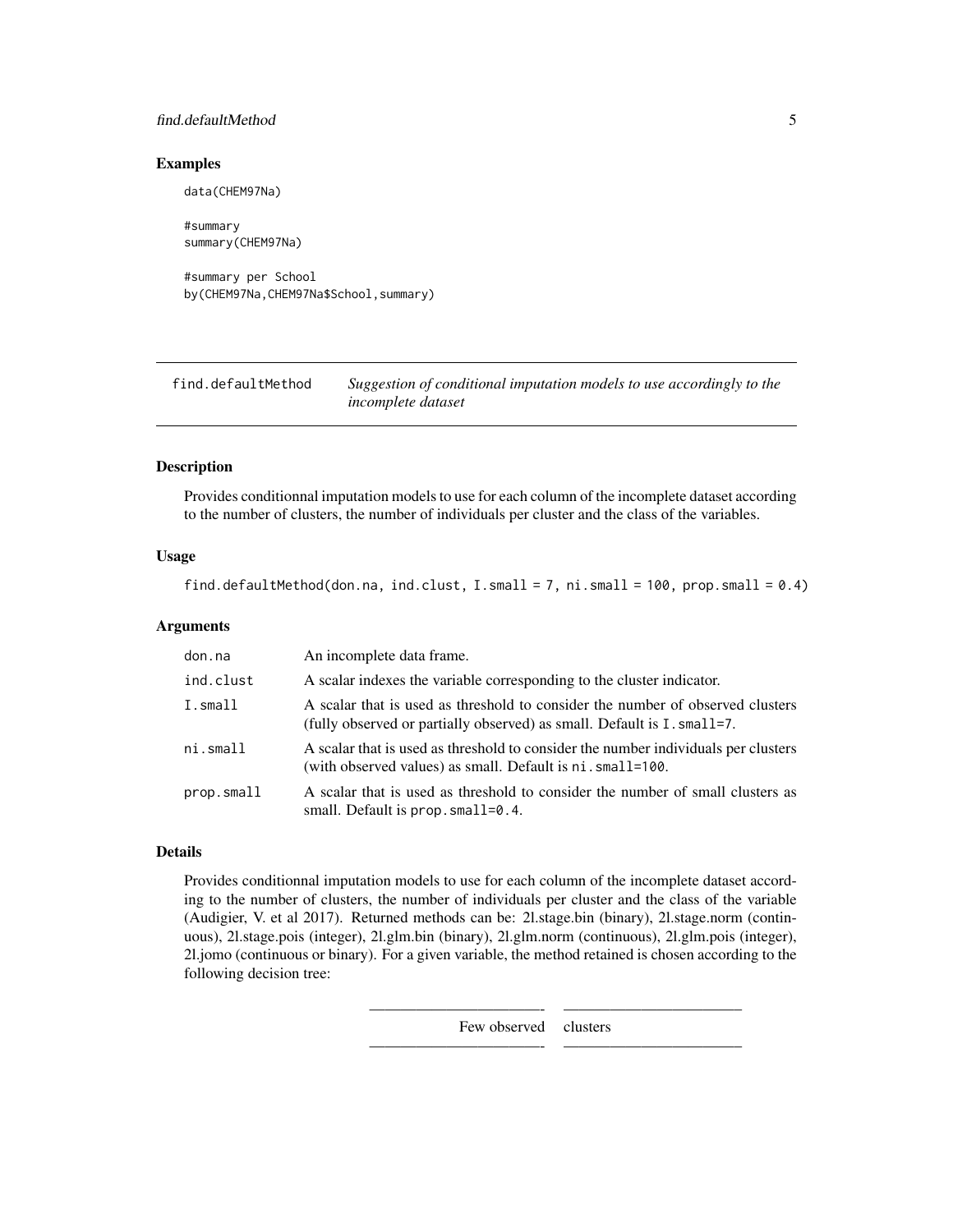|            | Few observed values per cluster                  | Many observed values per cluster             |
|------------|--------------------------------------------------|----------------------------------------------|
| continuous | 21.glm.norm                                      | 21.stage.norm                                |
| binary     | $2l$ .glm.bin                                    | 21.stage.bin                                 |
| integer    | 21.glm.pois                                      | 21.stage.pois                                |
|            | Many observed<br>Few observed values per cluster | clusters<br>Many observed values per cluster |
| continuous | 21.glm.norm                                      | 21. stage.norm                               |
| binary     | $21$ .jomo                                       | 21.jomo                                      |
| integer    | 21.glm.pois                                      | 21. stage.pois                               |
|            |                                                  |                                              |

For instance, with few observed clusters (i.e. less than I.small), and many observed values per cluster (i.e. less than prop.small clusters with less than ni.small observed values), imputation of a continuous variable according to the method 2l.stage.norm will be suggested.

# Value

A vector of strings with length ncol(data).

#### Author(s)

Vincent Audigier <vincent.audigier@cnam.fr>

#### References

Audigier, V., White, I. , Jolani ,S. Debray, T., Quartagno, M., Carpenter, J., van Buuren, S. and Resche-Rigon, M. Multiple imputation for multilevel data with continuous and binary variables (2018). Statistical Science. <doi:10.1214/18-STS646>.

Jolani, S., Debray, T. P. A., Koffijberg, H., van Buuren, S., and Moons, K. G. M. (2015). Imputation of systematically missing predictors in an individual participant data meta-analysis: a generalized approach using MICE. Statistics in Medicine, 34(11):18411863. <doi:10.1002/sim.6451>

Quartagno, M. and Carpenter, J. R. (2016). Multiple imputation for IPD meta-analysis: allowing for heterogeneity and studies with missing covariates. Statistics in Medicine, 35(17):2938 2954. <doi:10.1002/sim.6837>

Resche-Rigon, M. and White, I. R. (2016). Multiple imputation by chained equations for systematically and sporadically missing multilevel data. Statistical Methods in Medical Research. To appear. <doi:10.1177/0962280216666564>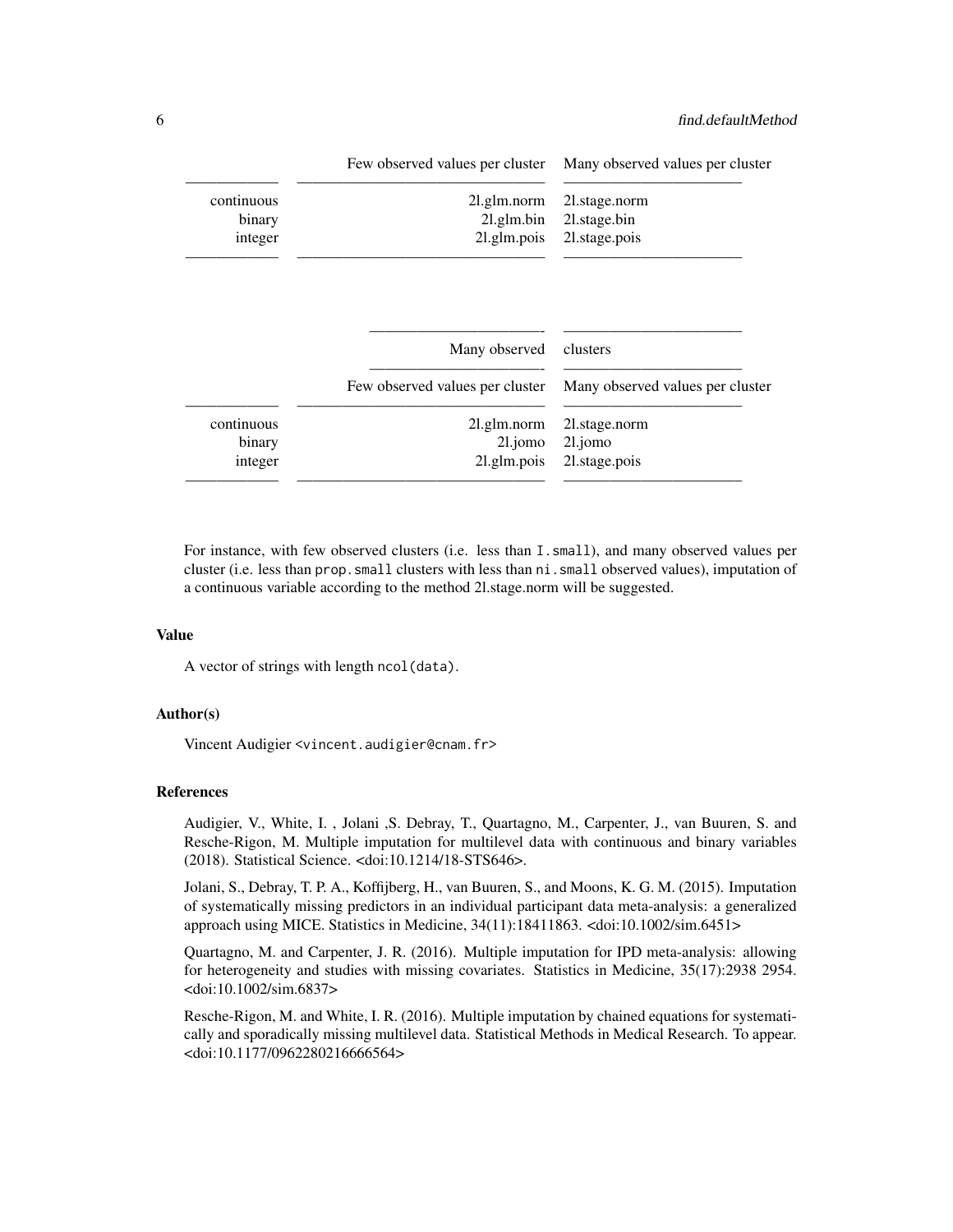#### <span id="page-6-0"></span>IPDNa 7

# See Also

[mice](#page-0-0), [mice.par](#page-19-1)

### Examples

data(CHEM97Na)

ind.clust<-1#index for the cluster variable

```
#initialisation of the argument predictorMatrix
predictor.matrix<-mice(CHEM97Na,m=1,maxit=0)$pred
predictor.matrix[ind.clust,ind.clust]<-0
predictor.matrix[-ind.clust,ind.clust]<- -2
predictor.matrix[predictor.matrix==1]<-2
```

```
#initialisation of the argument method
method<-find.defaultMethod(CHEM97Na, ind.clust)
print(method)
```
#multiple imputation by chained equations (parallel calculation) #res.mice<-mice.par(CHEM97Na, m = 3, predictorMatrix = predictor.matrix, method = method)

IPDNa *A simulated Individual Patient Data (IPD) meta-analysis with missing values.*

# Description

This dataset is a simulated version of an IPD meta-analysis consisting of 28 studies focusing on risk factors in acute heart failure (GREAT, 2013). Each study includes a list of patient characteristics and potential risk factors. Each of them is incomplete, leading to sporadically missing values (Resche-Rigon, et al 2013). In addition, some variables have been collected on some studies only, leading to systematically missing values. More details on the original dataset are provided in Audigier et al. (2018). To mimic the real data, a general location model has been fitted on each study (Schafer, 1997). Then, each study has been generated according to the estimated parameters. Finally, missing values have been allocated similarly to the original dataset.

# Usage

data("IPDNa")

#### Format

A data frame with 11685 observations on the following 10 variables.

centre a numeric indexing the center where the study is conducted

gender a factor with levels 0 1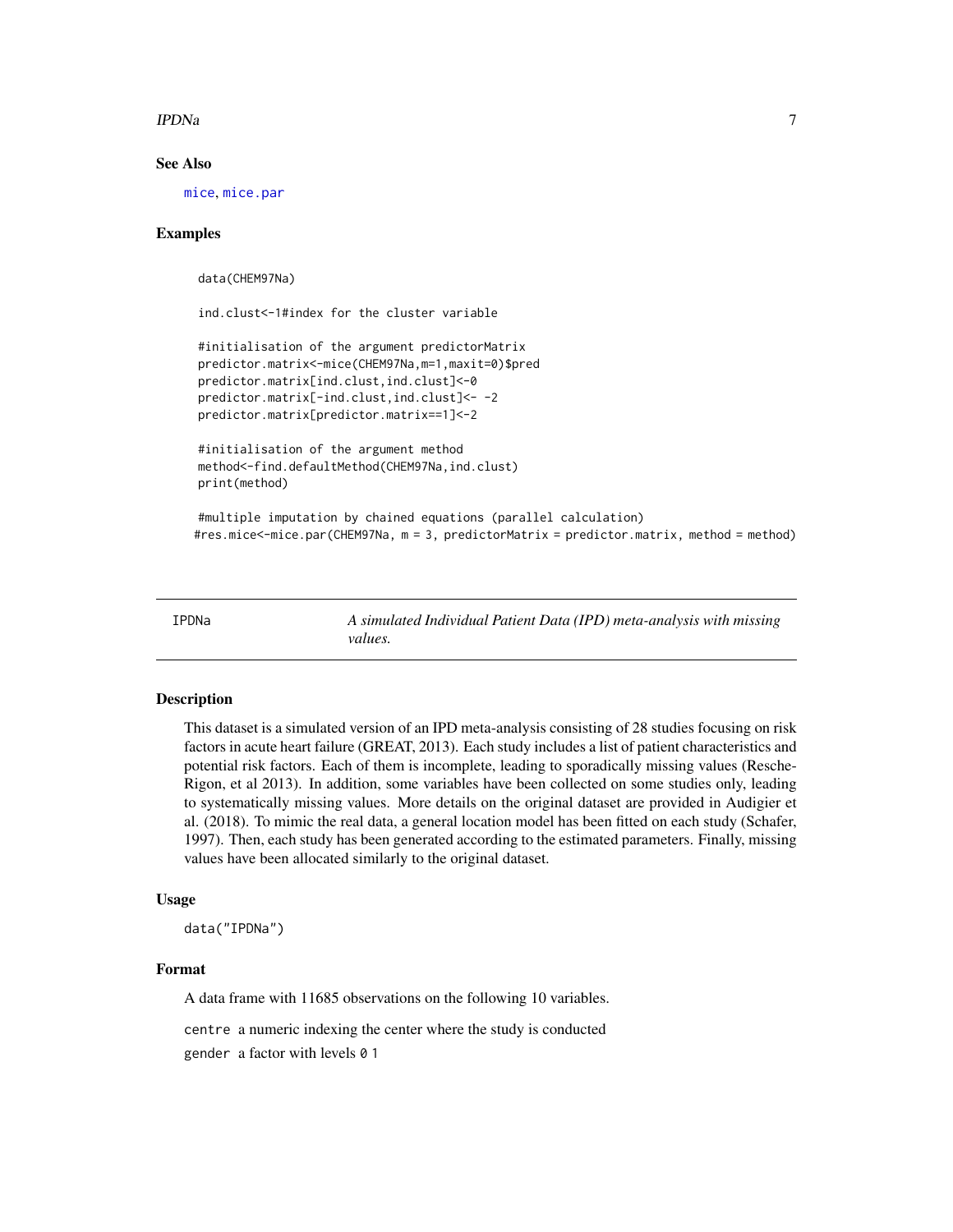- bmi a numeric vector indicating the body mass index
- age a numeric vector indicating the age
- sbp a numeric vector indicating the systolic blood pressure
- dbp a numeric vector indicating the diastolic blood pressure
- hr a numeric vector indicating the heart rate
- lvef a numeric vector indicating the ventricular ejection fraction
- bnp a numeric vector indicating the level of the brain natriuretic peptide biomarker
- afib a factor with levels 0 1 indicating the atrial fibrillation

#### Details

For more details, see Audigier et al. (2018)

#### Source

GREAT Network (2013). Managing acute heart failure in the ed - case studies from the acute heart failure academy. http://www.greatnetwork.org

#### References

Audigier, V., White, I. , Jolani ,S. Debray, T., Quartagno, M., Carpenter, J., van Buuren, S. and Resche-Rigon, M. Multiple imputation for multilevel data with continuous and binary variables (2018). Statistical Science. <doi:10.1214/18-STS646>.

Resche-Rigon, M., White, I. R., Bartlett, J., Peters, S., Thompson, S., and on behalf of the PROG-IMT Study Group (2013). Multiple imputation for handling systematically missing confounders in meta-analysis of individual participant data. Statistics in Medicine, 32(28):48904905. <doi:10.1002/sim.5894>

Schafer, J. L. (1997) Analysis of Incomplete Multivariate Data. Chapman \& Hall, Chapter 9.

#### Examples

data(IPDNa)

#summary summary(IPDNa)

#summary per study by(IPDNa,IPDNa\$centre,summary)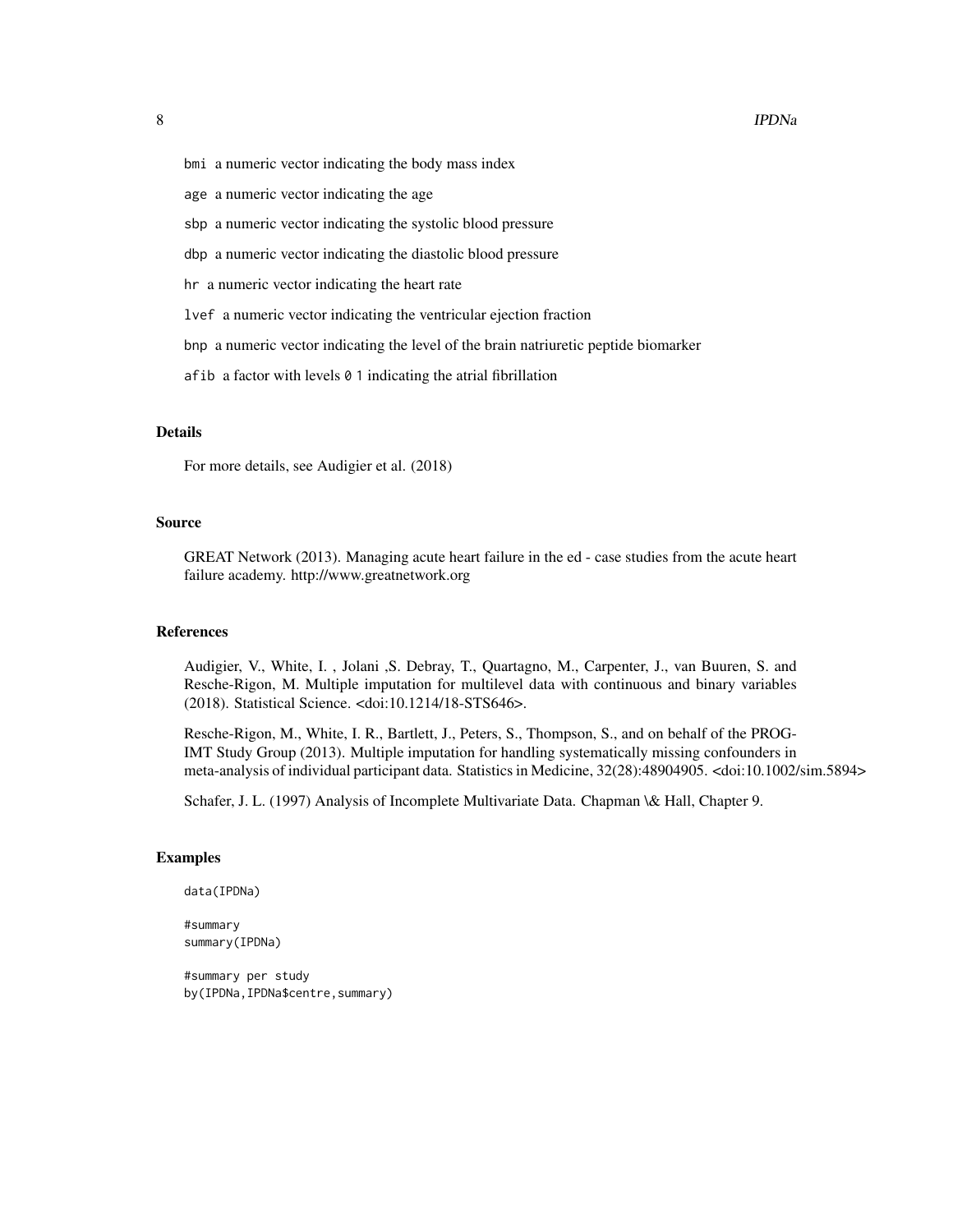*Imputation by a two-level logistic model based on a two-stage estimator*

#### <span id="page-8-1"></span><span id="page-8-0"></span>Description

Imputes univariate two-level binary variable from a logistic model. The imputation method is based on a two-stage estimator: at step 1, a logistic regression model is fitted to each observed cluster; at step 2, estimates obtained from each cluster are combined according to a linear random effect model.

#### Usage

```
mice.impute.2l.2stage.bin(y, ry, x, type, method_est = "mm", ...)
```
#### Arguments

| У          | Incomplete data vector of length n                                                                                                                                                                                            |
|------------|-------------------------------------------------------------------------------------------------------------------------------------------------------------------------------------------------------------------------------|
| ry         | Vector of missing data pattern (FALSE=missing, TRUE=observed)                                                                                                                                                                 |
| X          | Matrix $(n \times p)$ of complete covariates.                                                                                                                                                                                 |
| type       | Vector of length ncol(x) identifying random and class variables. Random vari-<br>ables are identified by a '2'. The class variable (only one is allowed) is coded as<br>'-2'. Random variables also include the fixed effect. |
| method_est | Vector of string given the version of the estimator to used. Choose method_est="reml"<br>for restricted maximum likelihood estimator or method_est="mm" for the method<br>of moments. By default method_est="mm".             |
| .          | Other named arguments.                                                                                                                                                                                                        |

# Details

Imputes univariate two-level continuous variable from a heteroscedastic normal model. The imputation method is based on a two-stage estimator: at step 1, a linear regression model is fitted to each observed cluster; at step 2, estimates obtained from each cluster are combined according to a linear random effect model. Two possibilities are available to combine estimates at stage 2: by default, parameters of the linear random effect model are estimated according to the method of moments (MM), otherwise, parameters of the linear random effect model can be estimated according to the restricted maximum likelihood estimator (REML). The variability on the parameters of the imputation is propagated according to an asymptotic strategy requiring a large number of clusters. Compared to the REML version, the MM version is quicker to perform, but it provides less theoretical garanties. Nevertheless, simulation studies show that both versions lead to similar inferences (Audigier et al, 2018; Resche-Rigon, M. and White, I. R., 2016).

#### Value

A vector of length nmis with imputations.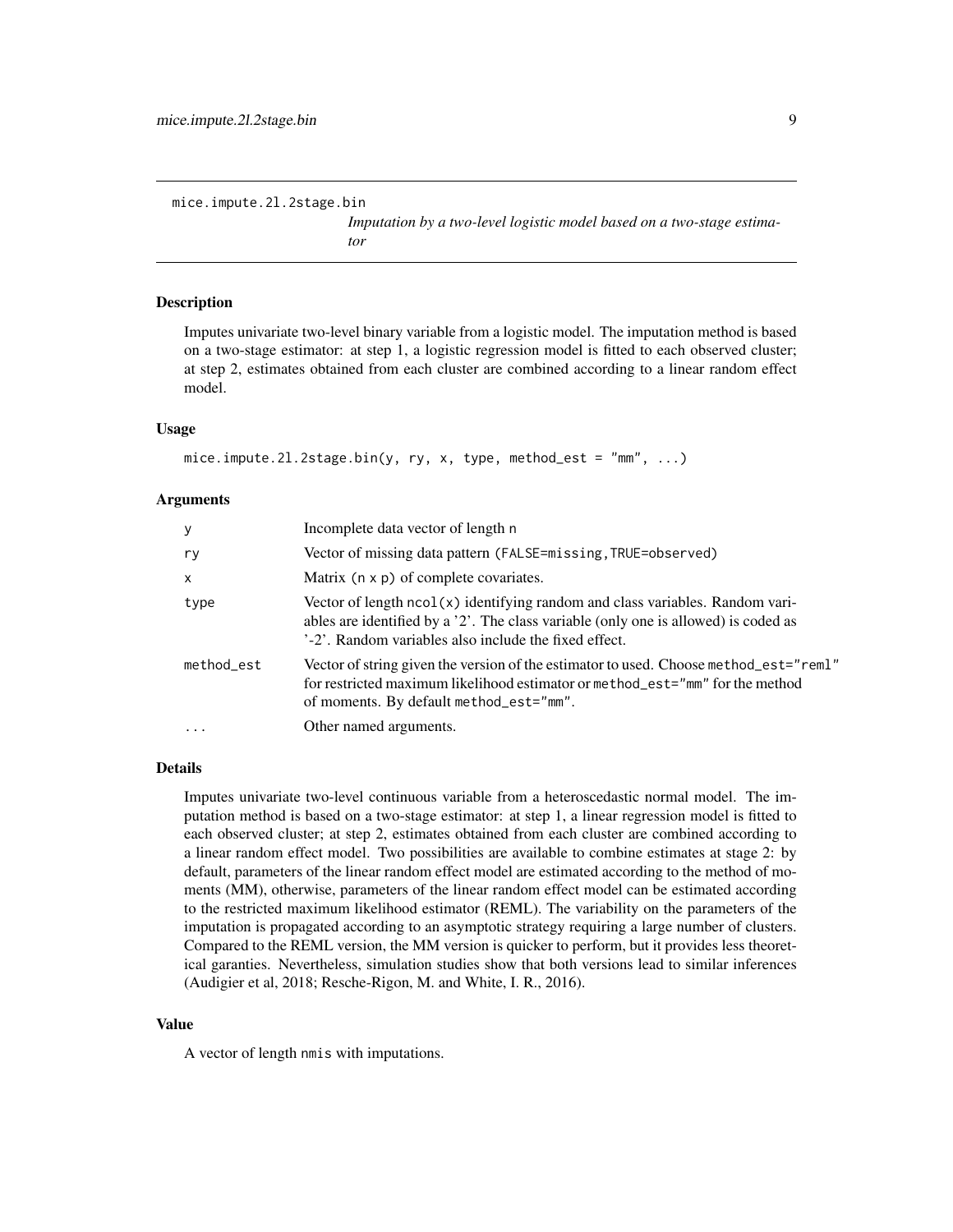#### <span id="page-9-0"></span>Author(s)

Vincent Audigier <vincent.audigier@cnam.fr>

#### References

Audigier, V., White, I. , Jolani ,S. Debray, T., Quartagno, M., Carpenter, J., van Buuren, S. and Resche-Rigon, M. Multiple imputation for multilevel data with continuous and binary variables (2018). Statistical Science. <doi:10.1214/18-STS646>.

Resche-Rigon, M. and White, I. R. (2016). Multiple imputation by chained equations for systematically and sporadically missing multilevel data. Statistical Methods in Medical Research. To appear. <doi:10.1177/0962280216666564>

# See Also

[mice](#page-0-0)[,mice.impute.2l.glm.bin,](#page-13-1)[mice.impute.2l.jomo](#page-17-1)

<span id="page-9-1"></span>mice.impute.2l.2stage.norm

*Imputation by a two-level heteroscedastic normal model based on a two-stage estimator*

#### Description

Imputes univariate two-level continuous variable from a heteroscedastic normal model. The imputation method is based on a two-stage estimator: at step 1, a linear regression model is fitted to each observed cluster; at step 2, estimates obtained from each cluster are combined according to a linear random effect model.

#### Usage

```
mice.impute.2l.2stage.norm(y, ry, x, type, method_est = "mm", ...)
```
# Arguments

| y          | Incomplete data vector of length n                                                                                                                                                                                            |
|------------|-------------------------------------------------------------------------------------------------------------------------------------------------------------------------------------------------------------------------------|
| ry         | Vector of missing data pattern (FALSE=missing, TRUE=observed)                                                                                                                                                                 |
| $\times$   | Matrix $(n \times p)$ of complete covariates.                                                                                                                                                                                 |
| type       | Vector of length ncol(x) identifying random and class variables. Random vari-<br>ables are identified by a '2'. The class variable (only one is allowed) is coded as<br>'-2'. Random variables also include the fixed effect. |
| method_est | Vector of string given the version of the estimator to used. Choose method_est="reml"<br>for restricted maximum likelihood estimator or method_est="mm" for the method<br>of moments. By default method_est="mm".             |
| $\ddots$   | Other named arguments.                                                                                                                                                                                                        |
|            |                                                                                                                                                                                                                               |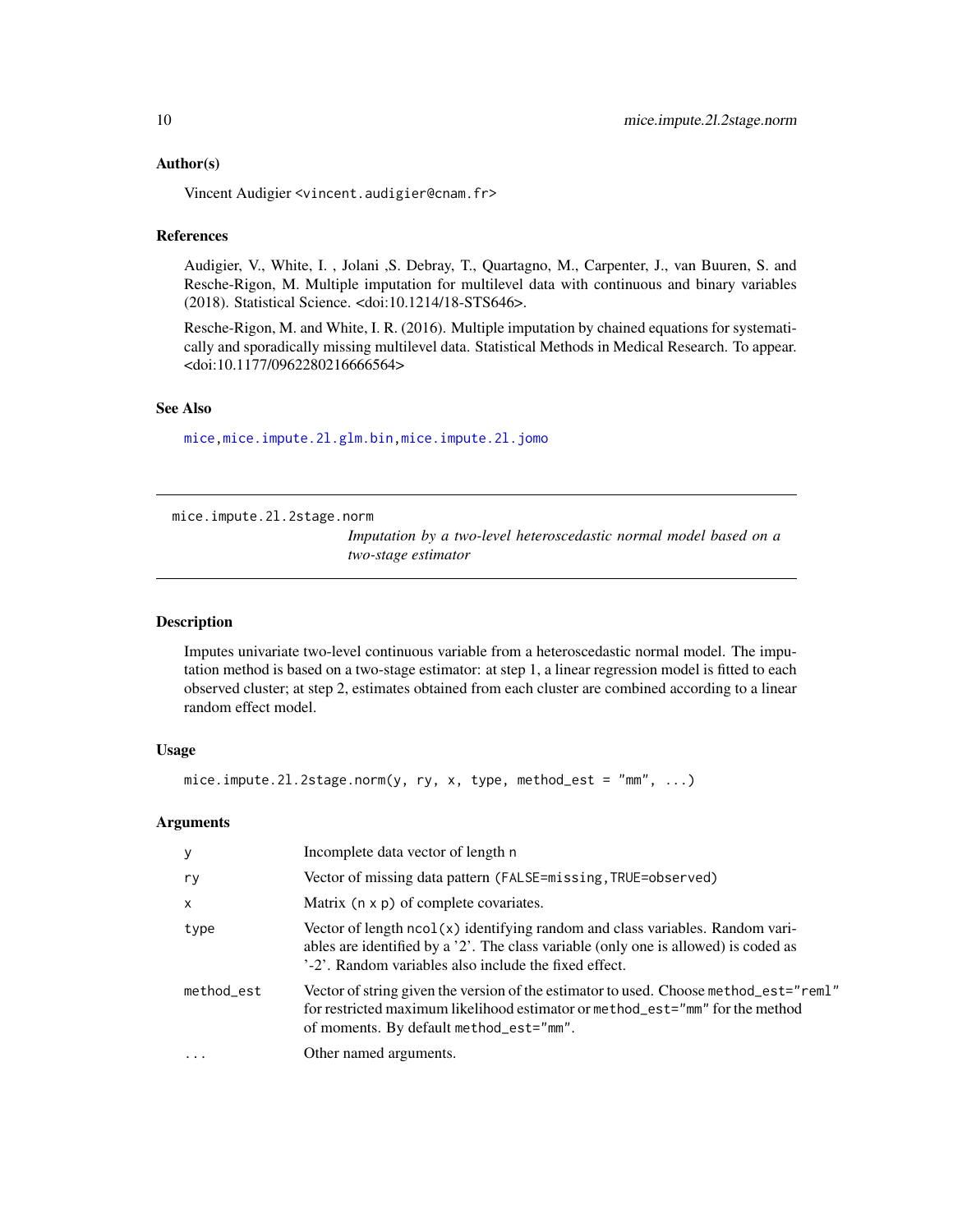#### <span id="page-10-0"></span>Details

Imputes univariate two-level continuous variable from a heteroscedastic normal model. The imputation method is based on a two-stage estimator: at step 1, a linear regression model is fitted to each observed cluster; at step 2, estimates obtained from each cluster are combined according to a linear random effect model. Two possibilities are available to combine estimates at stage 2: by default, parameters of the linear random effect model are estimated according to the method of moments (MM), otherwise, parameters of the linear random effect model can be estimated according to the restricted maximum likelihood estimator (REML). The variability on the parameters of the imputation is propagated according to an asymptotic strategy requiring a large number of clusters. Compared to the REML version, the MM version is quicker to perform, but it provides less theoretical garanties. Nevertheless, simulation studies show that both versions lead to similar inferences (Resche-Rigon, M. and White, I. R. (2016)).

#### Value

A vector of length nmis with imputations.

### Author(s)

Vincent Audigier <vincent.audigier@cnam.fr>

#### References

Resche-Rigon, M. and White, I. R. (2016). Multiple imputation by chained equations for systematically and sporadically missing multilevel data. Statistical Methods in Medical Research. To appear. <doi:10.1177/0962280216666564>

Audigier, V., White, I. , Jolani ,S. Debray, T., Quartagno, M., Carpenter, J., van Buuren, S. and Resche-Rigon, M. Multiple imputation for multilevel data with continuous and binary variables (2018). Statistical Science. <doi:10.1214/18-STS646>.

#### See Also

[mice](#page-0-0)[,mice.impute.2l.2stage.pmm,](#page-10-1)[mice.impute.2l.glm.norm](#page-15-1)[,mice.impute.2l.jomo](#page-17-1)

<span id="page-10-1"></span>mice.impute.2l.2stage.pmm

*Predictive mean matching imputation for two-level variable*

# **Description**

Similarly to mice.impute.2l.stage.norm, this function imputes univariate two-level continuous variable from a heteroscedastic normal model. The difference consists in replacing missing values by observed values instead of adding a parametric noise to the prediction of a linear model with random effects (as done in mice.impute.2l.stage.norm.mm and mice.impute.2l.stage.norm.reml).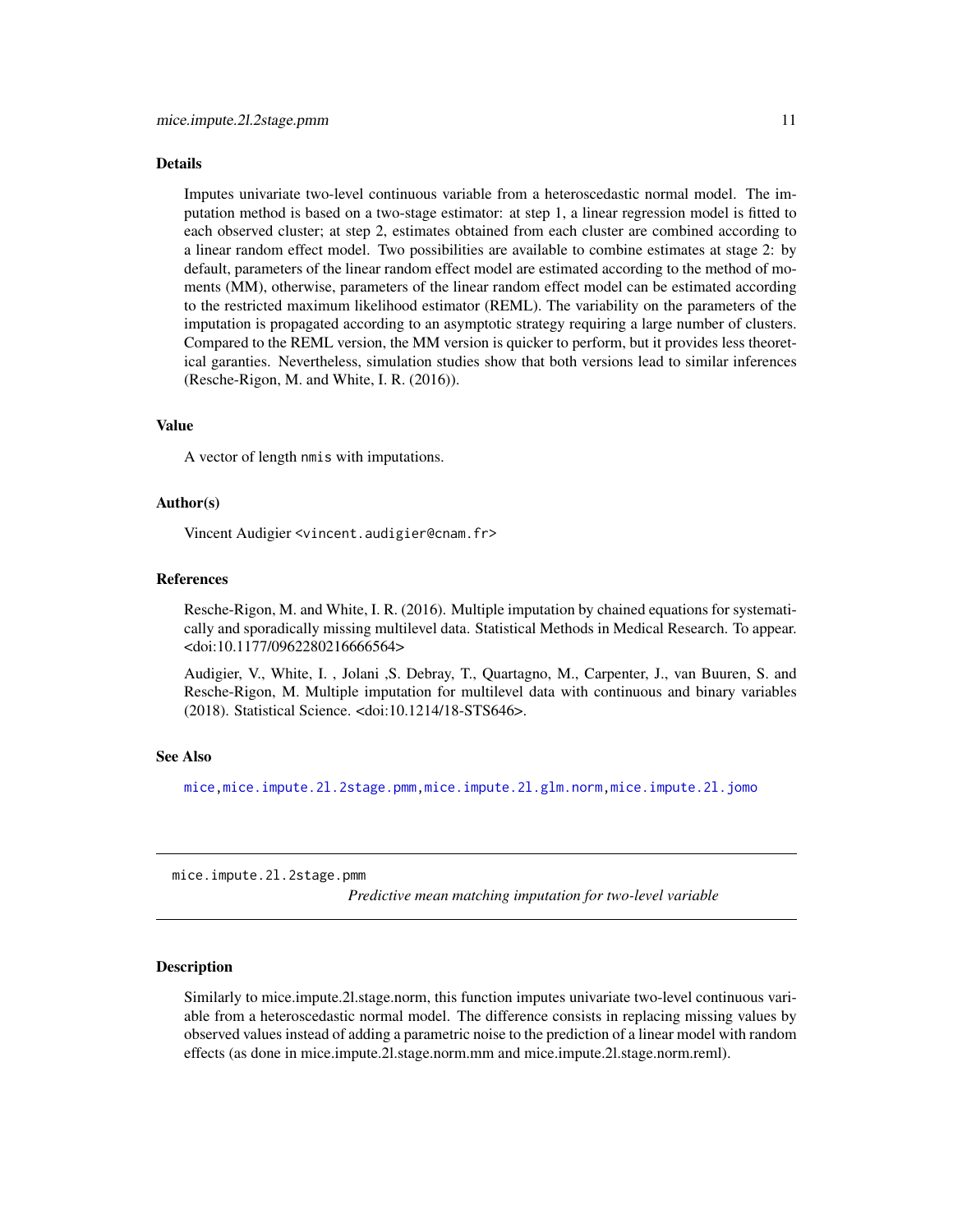# Usage

```
mice.impute.2l.2stage.pmm(y, ry, x, type,
                               method\_est = "mm".
                               incluster = FALSE,
                               kpm = 5, \ldots)
```
# Arguments

| У          | Incomplete data vector of length n                                                                                                                                                                                              |
|------------|---------------------------------------------------------------------------------------------------------------------------------------------------------------------------------------------------------------------------------|
| ry         | Vector of missing data pattern (FALSE=missing, TRUE=observed)                                                                                                                                                                   |
| X          | Matrix $(n \times p)$ of complete covariates.                                                                                                                                                                                   |
| type       | Vector of length $ncol(x)$ identifying random and class variables. Random vari-<br>ables are identified by a '2'. The class variable (only one is allowed) is coded as<br>'-2'. Random variables also include the fixed effect. |
| method_est | Vector of string given the version of the estimator to used. Choose method_est="rem1"<br>for restricted maximum likelihood estimator or method_est="mm" for the method<br>of moments. By default method_est="mm".               |
| incluster  | Boolean indicating if the imputed values are drawn from the cluster or from the<br>full dataset. By default imputed values are drawn from all available clusters<br>incluster=FALSE.                                            |
| kpmm       | The size of the donor pool among which a draw is made. The default is $k = 5$ .                                                                                                                                                 |
| $\ddots$   | Other named arguments.                                                                                                                                                                                                          |

# Details

Imputes univariate two-level continuous variable from observed values. The imputation method is based on a two-stage estimator: at step 1, a linear regression model is fitted to each observed cluster; at step 2, estimates obtained from each cluster are combined according to a linear random effect model. To combine estimates at stage 2, parameters of the linear random effect model are estimated according to the method of moments or according to the restricted maximum likelihood estimator. The variability on the parameters of the imputation is propagated according to an asymptotic strategy requiring a large number of clusters. The sample variability is reflected by using a predictive mean matching approach, meaning that missing values are imputed by a draw from observed values. The pool of k donors is defined according to the Manhattan distance between the prediction of the observation which is imputed and the predictions of other available observations (matching of type 2). The pool can be restricted to the cluster of the individual that is imputed or from all clusters. By drawing values inside the cluster, the heteroscedasticity assumption is preserved. Otherwise, the sample variability of imputed values is the same for all clusters, which strengthen the homoscedasticity assumption. Among the pool of k donors, the selected one is drawn at random.

### Value

Numeric vector of length sum(!ry) with imputations

#### **Note**

This method is experimental.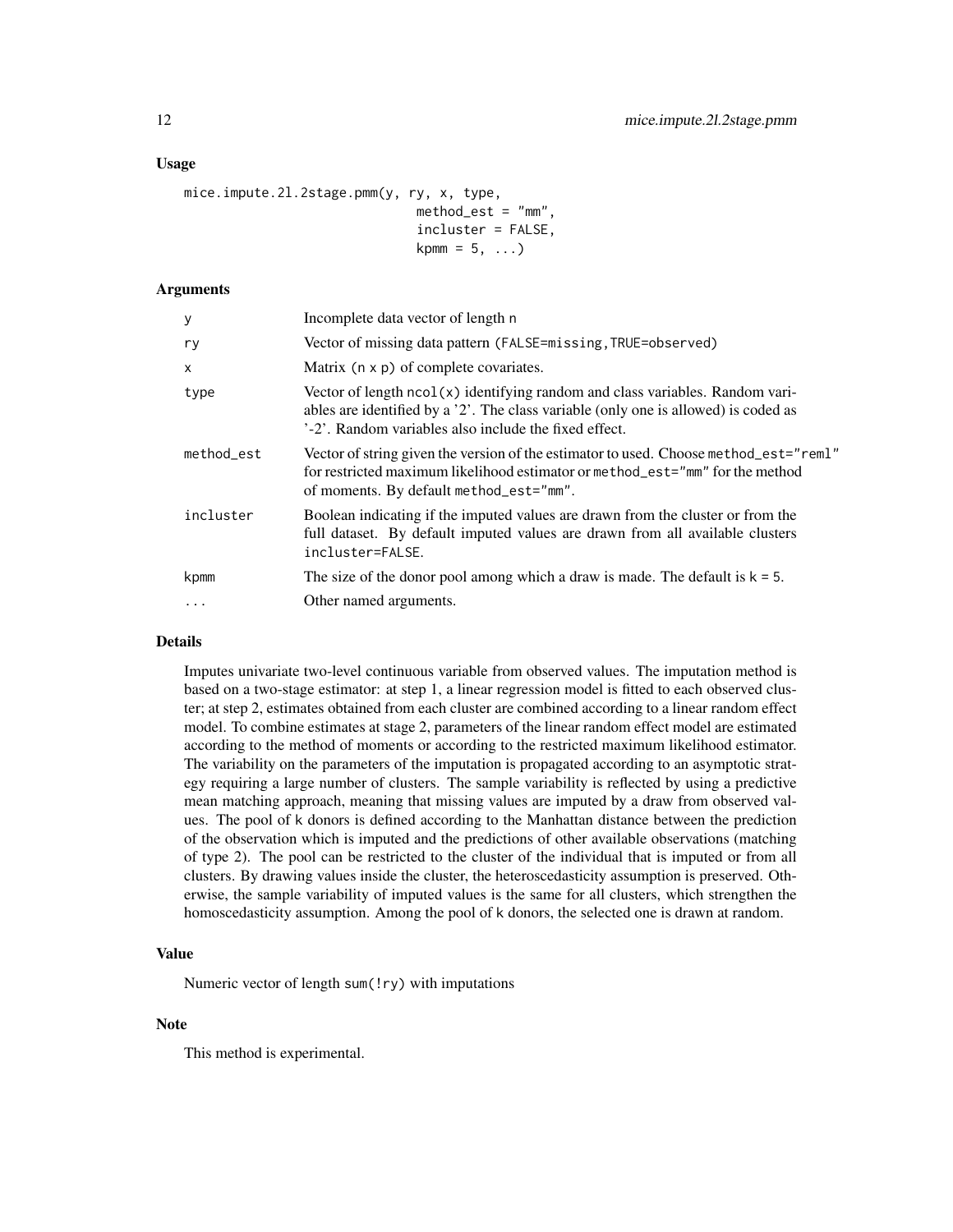### <span id="page-12-0"></span>Author(s)

Vincent Audigier <vincent.audigier@cnam.fr>

#### References

Rubin, D.B. (1987). Multiple imputation for nonresponse in surveys. New York: Wiley.

Resche-Rigon, M. and White, I. R. (2016). Multiple imputation by chained equations for systematically and sporadically missing multilevel data. Statistical Methods in Medical Research. To appear. <doi:10.1177/0962280216666564>

Audigier, V., White, I. , Jolani ,S. Debray, T., Quartagno, M., Carpenter, J., van Buuren, S. and Resche-Rigon, M. Multiple imputation for multilevel data with continuous and binary variables (2018). Statistical Science. <doi:10.1214/18-STS646>.

# See Also

[mice.impute.2l.2stage.norm](#page-9-1)

<span id="page-12-1"></span>mice.impute.2l.2stage.pois

*Imputation by a two-level Poisson model based on a two-stage estimator*

#### Description

Imputes univariate two-level count variable from a Poisson model. The imputation method is based on a two-stage estimator: at step 1, a Poisson regression model is fitted to each observed cluster; at step 2, estimates obtained from each cluster are combined according to a linear random effect model.

#### Usage

```
mice.impute.2l.2stage.pois(y, ry, x, type, method_est = "mm", ...)
```
#### Arguments

| y            | Incomplete data vector of length n                                                                                                                                                                                            |
|--------------|-------------------------------------------------------------------------------------------------------------------------------------------------------------------------------------------------------------------------------|
| ry           | Vector of missing data pattern (FALSE=missing, TRUE=observed)                                                                                                                                                                 |
| $\mathsf{x}$ | Matrix $(n \times p)$ of complete covariates.                                                                                                                                                                                 |
| type         | Vector of length ncol(x) identifying random and class variables. Random vari-<br>ables are identified by a '2'. The class variable (only one is allowed) is coded as<br>'-2'. Random variables also include the fixed effect. |
| method_est   | Vector of string given the version of the estimator to used. Choose method_est="reml"<br>for restricted maximum likelihood estimator or method_est="mm" for the method<br>of moments. By default method_est="mm".             |
| $\ddotsc$    | Other named arguments.                                                                                                                                                                                                        |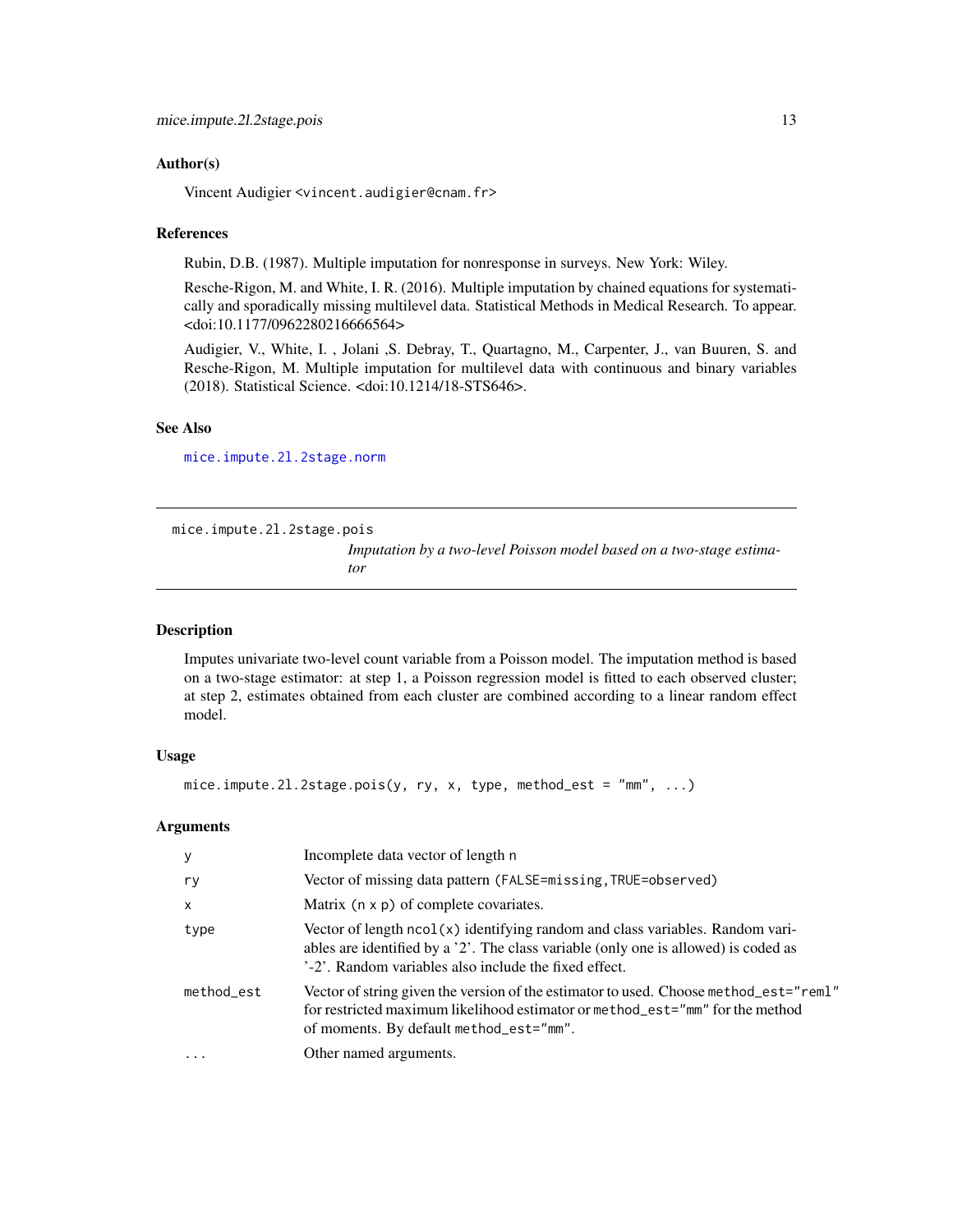Details

Imputes univariate two-level count variable from a Poisson model. The imputation method is based on a two-stage estimator: at step 1, a Poisson regression model is fitted to each observed cluster; at step 2, estimates obtained from each cluster are combined according to a linear random effect model. Two possibilities are available to combine estimates at stage 2: by default, parameters of the linear random effect model are estimated according to the method of moments (MM), otherwise, parameters of the linear random effect model can be estimated according to the restricted maximum likelihood estimator (REML). The variability on the parameters of the imputation is propagated according to an asymptotic strategy requiring large samples and a large number of clusters. Compared to the REML version, the MM version is quicker to perform, but it provides less theoretical garanties. Nevertheless, simulation studies show that both versions lead to similar inferences (Audigier et al, 2018; Resche-Rigon and White, 2016).

#### Value

A vector of length nmis with imputations.

# Author(s)

Vincent Audigier <vincent.audigier@cnam.fr>

# References

Resche-Rigon, M. and White, I. R. (2016). Multiple imputation by chained equations for systematically and sporadically missing multilevel data. Statistical Methods in Medical Research. To appear. <doi:10.1177/0962280216666564>

Audigier, V., White, I. , Jolani ,S. Debray, T., Quartagno, M., Carpenter, J., van Buuren, S. and Resche-Rigon, M. Multiple imputation for multilevel data with continuous and binary variables (2018). Statistical Science. <doi:10.1214/18-STS646>.

#### See Also

[mice](#page-0-0)[,mice.impute.2l.glm.pois](#page-16-1)

<span id="page-13-1"></span>mice.impute.2l.glm.bin

*Imputation of univariate missing data using a Bayesian logistic mixed model based on non-informative prior distributions*

#### Description

Imputes univariate missing data using a Bayesian logistic mixed model based on non-informative prior distributions. The method is dedicated to a binary outcome stratified in severals clusters. Should be used with few clusters and few individuals per cluster. Can be very slow to perform otherwise.

<span id="page-13-0"></span>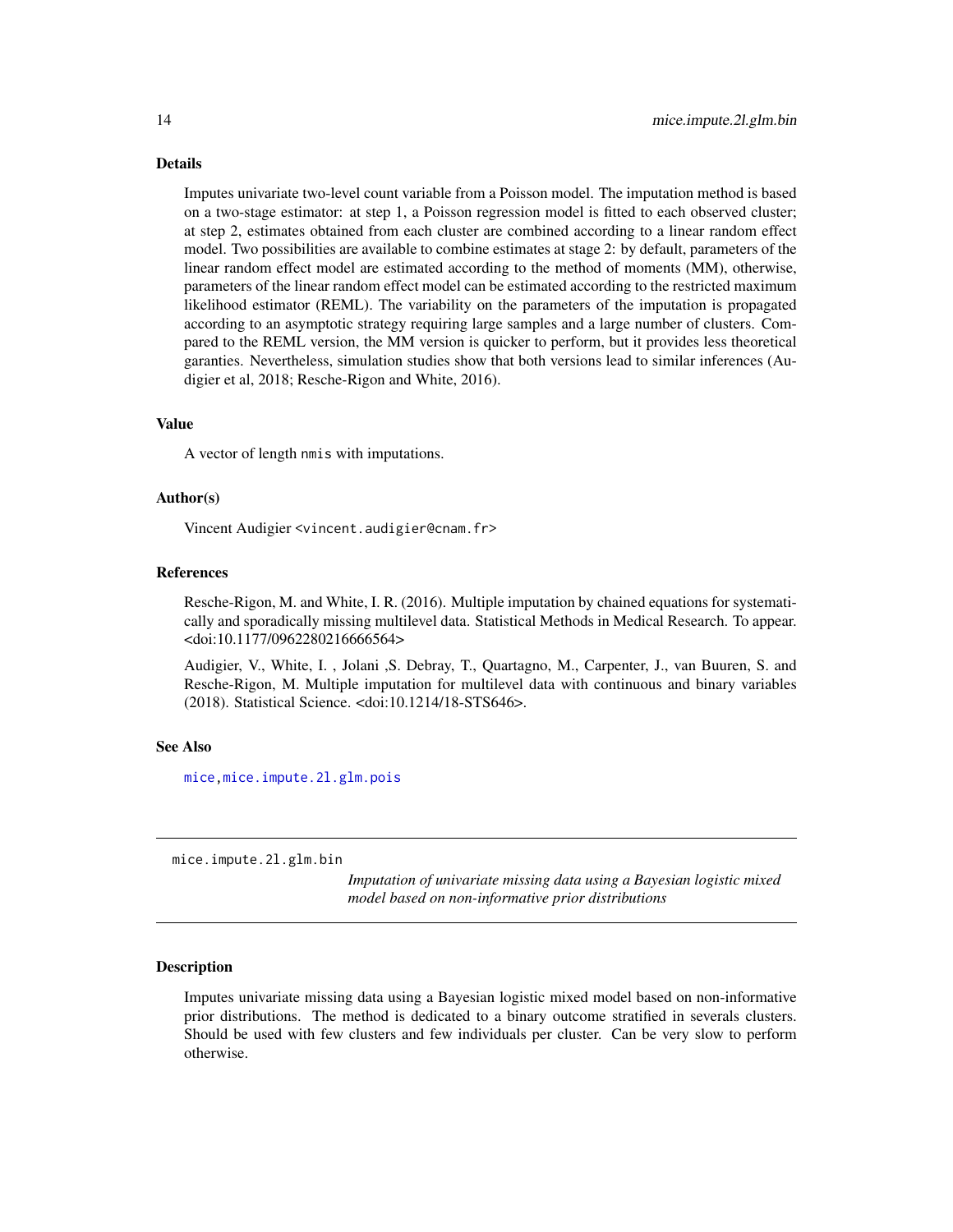#### <span id="page-14-0"></span>Usage

mice.impute.2l.glm.bin(y, ry, x, type, ...)

#### Arguments

| y    | Incomplete data vector of length n                                                                                                                                                                                              |
|------|---------------------------------------------------------------------------------------------------------------------------------------------------------------------------------------------------------------------------------|
| ry   | Vector of missing data pattern (FALSE=missing, TRUE=observed)                                                                                                                                                                   |
| X    | Matrix $(n \times p)$ of complete covariates.                                                                                                                                                                                   |
| type | Vector of length $ncol(x)$ identifying random and class variables. Random vari-<br>ables are identified by a '2'. The class variable (only one is allowed) is coded as<br>'-2'. Random variables also include the fixed effect. |
|      | Other named arguments.                                                                                                                                                                                                          |

#### Details

Imputes univariate missing data using a Bayesian logistic mixed model based on non-informative prior distributions. The variability on the parameters of the imputation is propagated according to an explicit Bayesian modelling. More precisely, improper prior distributions are used for regression coefficients and covariance matrix of random effects. The method is recommended for datasets with a small number of clusters and a small number of individuals per cluster. Otherwise, the method can be very slow to perform.

#### Value

A vector of length nmis with imputations.

#### Author(s)

Vincent Audigier <vincent.audigier@cnam.fr> from the R code of Shahab Jolani.

#### References

Jolani, S., Debray, T. P. A., Koffijberg, H., van Buuren, S., and Moons, K. G. M. (2015). Imputation of systematically missing predictors in an individual participant data meta-analysis: a generalized approach using MICE. Statistics in Medicine, 34(11):18411863. <doi:10.1002/sim.6451>

Audigier, V., White, I. , Jolani ,S. Debray, T., Quartagno, M., Carpenter, J., van Buuren, S. and Resche-Rigon, M. Multiple imputation for multilevel data with continuous and binary variables (2018). Statistical Science. <doi:10.1214/18-STS646>.

#### See Also

[mice](#page-0-0)[,mice.impute.2l.2stage.bin,](#page-8-1)[mice.impute.2l.jomo](#page-17-1)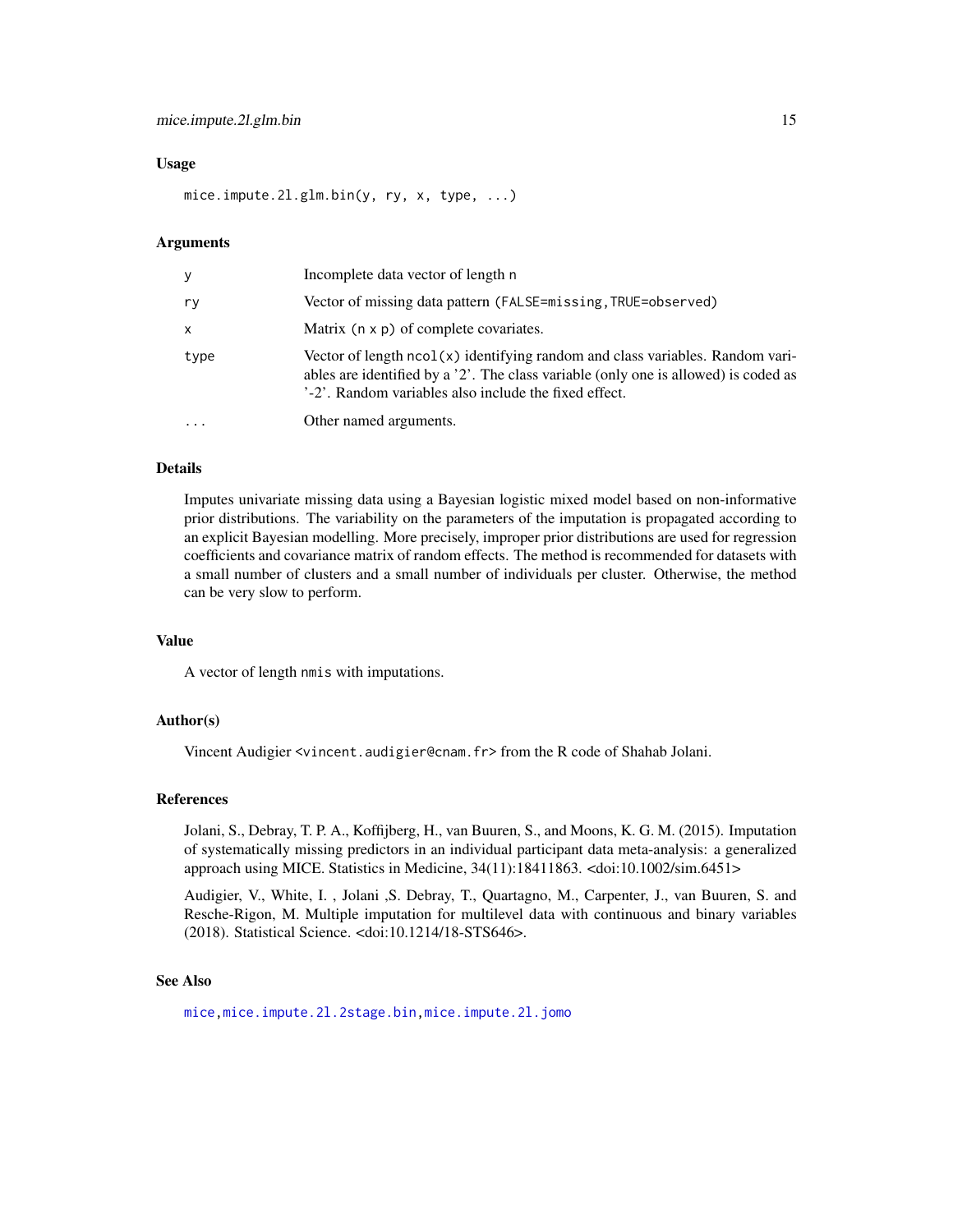```
mice.impute.2l.glm.norm
```
*Imputation of univariate missing data using a Bayesian linear mixed model based on non-informative prior distributions*

# Description

Imputes univariate missing data using a Bayesian linear mixed model based on non-informative prior distributions. The method is dedicated to a continuous outcome stratified in severals clusters. Should be used with few clusters and few individuals per cluster. Can be very slow to perform otherwise.

#### Usage

```
mice.impute.2l.glm.norm(y, ry, x, type,...)
```
# Arguments

| У        | Incomplete data vector of length n                                                                                                                                                                                              |
|----------|---------------------------------------------------------------------------------------------------------------------------------------------------------------------------------------------------------------------------------|
| ry       | Vector of missing data pattern (FALSE=missing, TRUE=observed)                                                                                                                                                                   |
| X        | Matrix $(n \times p)$ of complete covariates.                                                                                                                                                                                   |
| type     | Vector of length $ncol(x)$ identifying random and class variables. Random vari-<br>ables are identified by a '2'. The class variable (only one is allowed) is coded as<br>'-2'. Random variables also include the fixed effect. |
| $\cdots$ | Other named arguments.                                                                                                                                                                                                          |

# Details

Imputes univariate two-level continuous variable from a homoscedastic normal model. The variability on the parameters of the imputation is propagated according to an explicit Bayesian modelling. More precisely, improper prior distributions are used for regression coefficients and variances components. The method is recommended for datasets with a small number of clusters and a small number of individuals per cluster. Otherwise, confidence intervals after applying analysis method on the multiply imputed dataset tend to be anti-conservative. In addition, the imputation can be highly time consumming.

#### Value

A vector of length nmis with imputations.

#### Author(s)

Vincent Audigier <vincent.audigier@cnam.fr> from the R code of Shahab Jolani.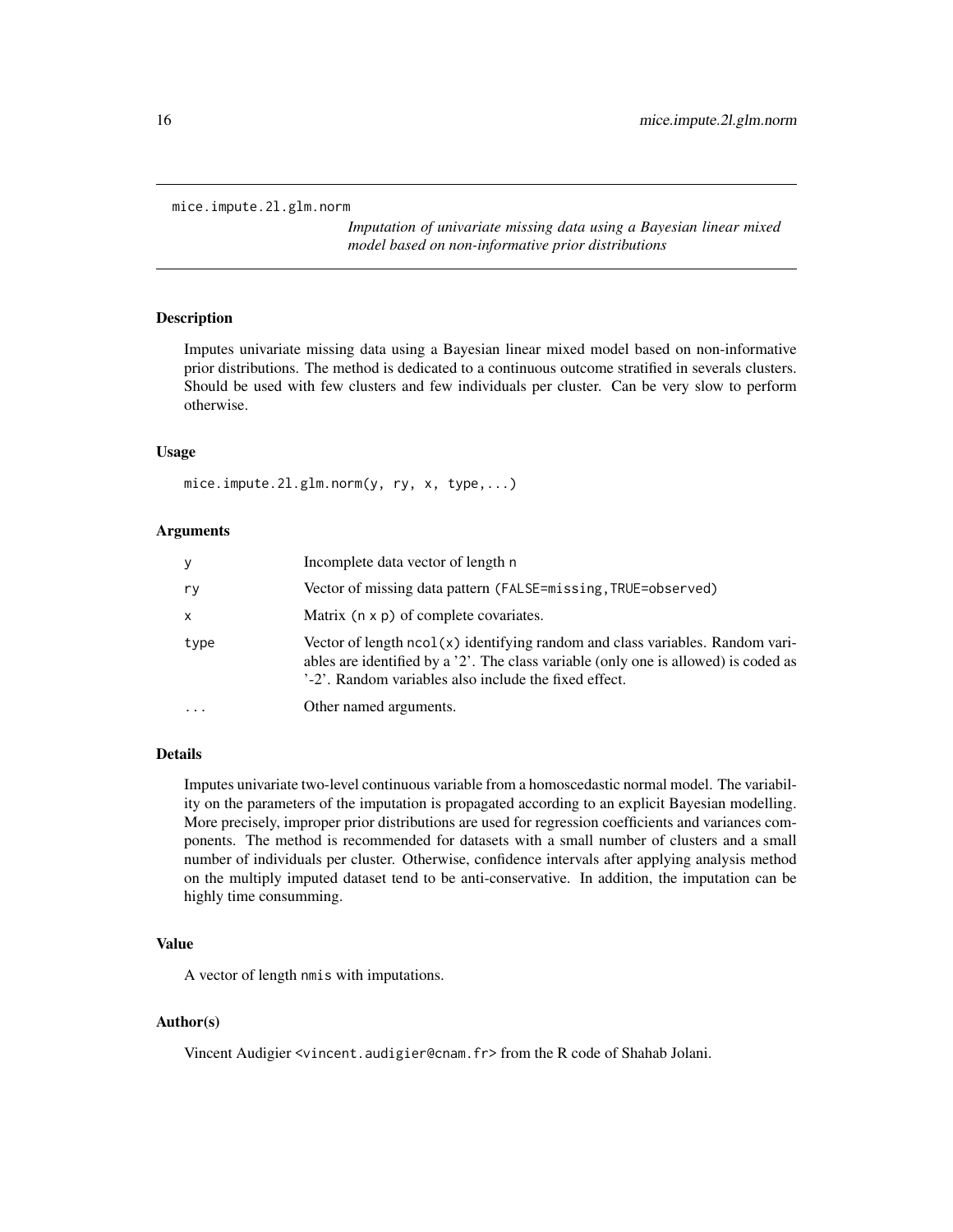#### <span id="page-16-0"></span>References

Jolani, S. (2017) Hierarchical imputation of systematically and sporadically missing data: An approximate Bayesian approach using chained equations. Biometrical Journal <doi:10.1002/bimj.201600220>

Jolani, S., Debray, T. P. A., Koffijberg, H., van Buuren, S., and Moons, K. G. M. (2015). Imputation of systematically missing predictors in an individual participant data meta-analysis: a generalized approach using MICE. Statistics in Medicine, 34(11):18411863. <doi:10.1002/sim.6451>

Audigier, V., White, I. , Jolani ,S. Debray, T., Quartagno, M., Carpenter, J., van Buuren, S. and Resche-Rigon, M. Multiple imputation for multilevel data with continuous and binary variables (2018). Statistical Science. <doi:10.1214/18-STS646>.

#### See Also

[mice](#page-0-0)[,mice.impute.2l.2stage.norm,](#page-9-1)[mice.impute.2l.jomo](#page-17-1)

<span id="page-16-1"></span>mice.impute.2l.glm.pois

*Imputation of count variable using a Bayesian mixed model based on non-informative prior distributions*

#### **Description**

Imputes univariate missing data using a Bayesian mixed model (Poisson regression) based on noninformative prior distributions. The method is dedicated to a count outcome stratified in severals clusters. Should be used with few clusters and few individuals per cluster. Can be very slow to perform otherwise.

#### Usage

```
mice.impute.2l.glm.pois(y, ry, x, type,...)
```
# **Arguments**

| У    | Incomplete data vector of length n                                                                                                                                                                                              |
|------|---------------------------------------------------------------------------------------------------------------------------------------------------------------------------------------------------------------------------------|
| ry   | Vector of missing data pattern (FALSE=missing, TRUE=observed)                                                                                                                                                                   |
| X    | Matrix $(n \times p)$ of complete covariates.                                                                                                                                                                                   |
| type | Vector of length $ncol(x)$ identifying random and class variables. Random vari-<br>ables are identified by a '2'. The class variable (only one is allowed) is coded as<br>'-2'. Random variables also include the fixed effect. |
| .    | Other named arguments.                                                                                                                                                                                                          |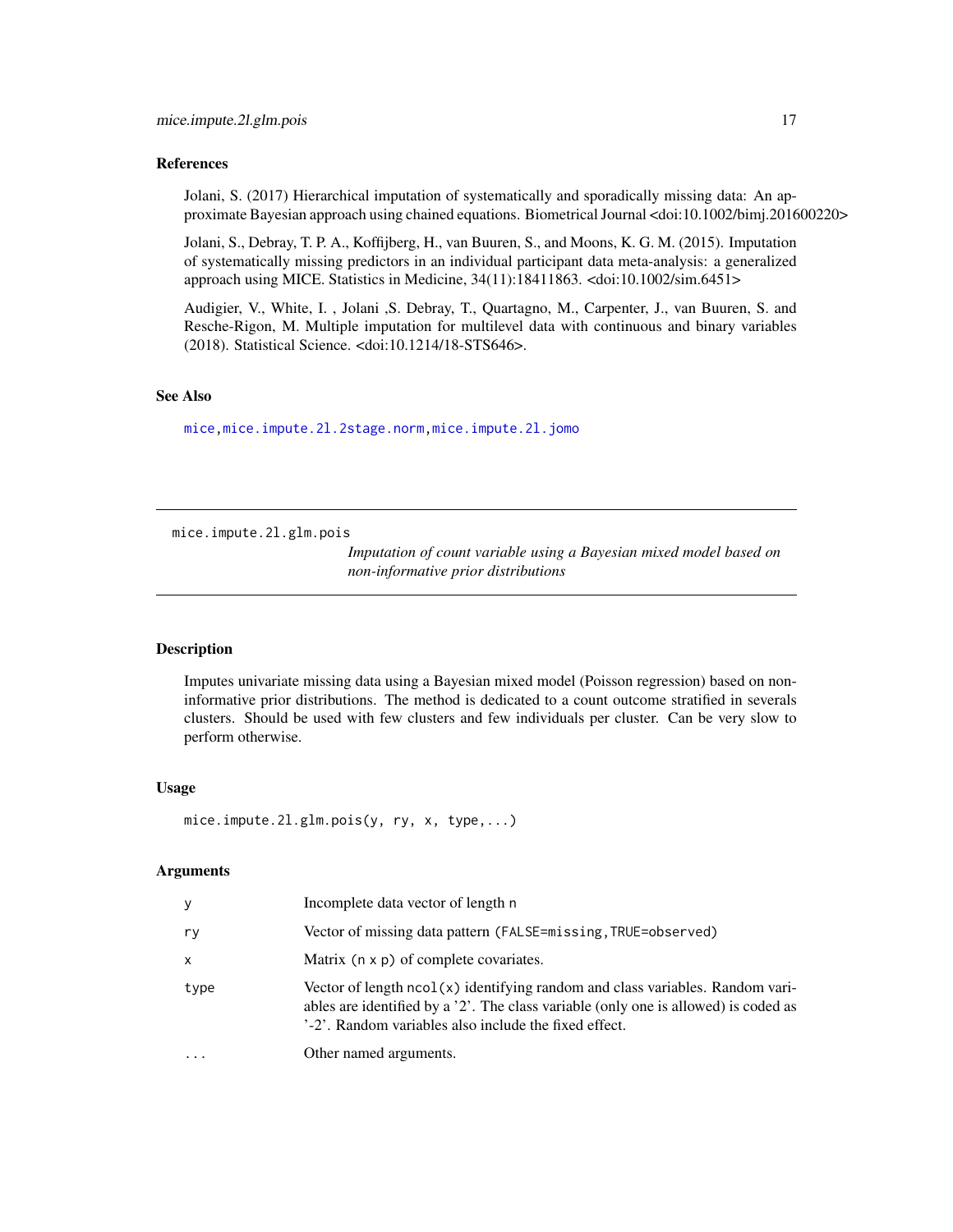# Details

Imputes univariate missing data using a Bayesian mixed model (Poisson regression) based on noninformative prior distributions. The variability on the parameters of the imputation is propagated according to an explicit Bayesian modelling. More precisely, improper prior distributions are used for regression coefficients and variances components. The method is recommended for datasets with a small number of clusters and a small number of individuals per cluster. Otherwise, the method can be very slow to perform.

### Value

A vector of length nmis with imputations.

### Author(s)

Vincent Audigier <vincent.audigier@cnam.fr> from the R code of Shahab Jolani.

# References

Jolani, S., Debray, T. P. A., Koffijberg, H., van Buuren, S., and Moons, K. G. M. (2015). Imputation of systematically missing predictors in an individual participant data meta-analysis: a generalized approach using MICE. Statistics in Medicine, 34(11):18411863. <doi:10.1002/sim.6451>

#### See Also

[mice](#page-0-0)[,mice.impute.2l.2stage.pois](#page-12-1)

<span id="page-17-1"></span>mice.impute.2l.jomo *Imputation of univariate missing data by a Bayesian multivariate generalized model based on conjugate priors*

# **Description**

Univariate imputation by a Bayesian multivariate generalized model based on conjugate priors. Can be used for a continuous or binary incomplete variable. For continuous variables, the modelling assumes heteroscedasticity for errors. For a binary variable, a probit link and a latent variables framework are used. The method should be used for a variable with large number of clusters and a large number of individuals per cluster.

# Usage

```
mice.impute.2l.jomo(y, ry, x, type, nburn = 200, ...)
```
<span id="page-17-0"></span>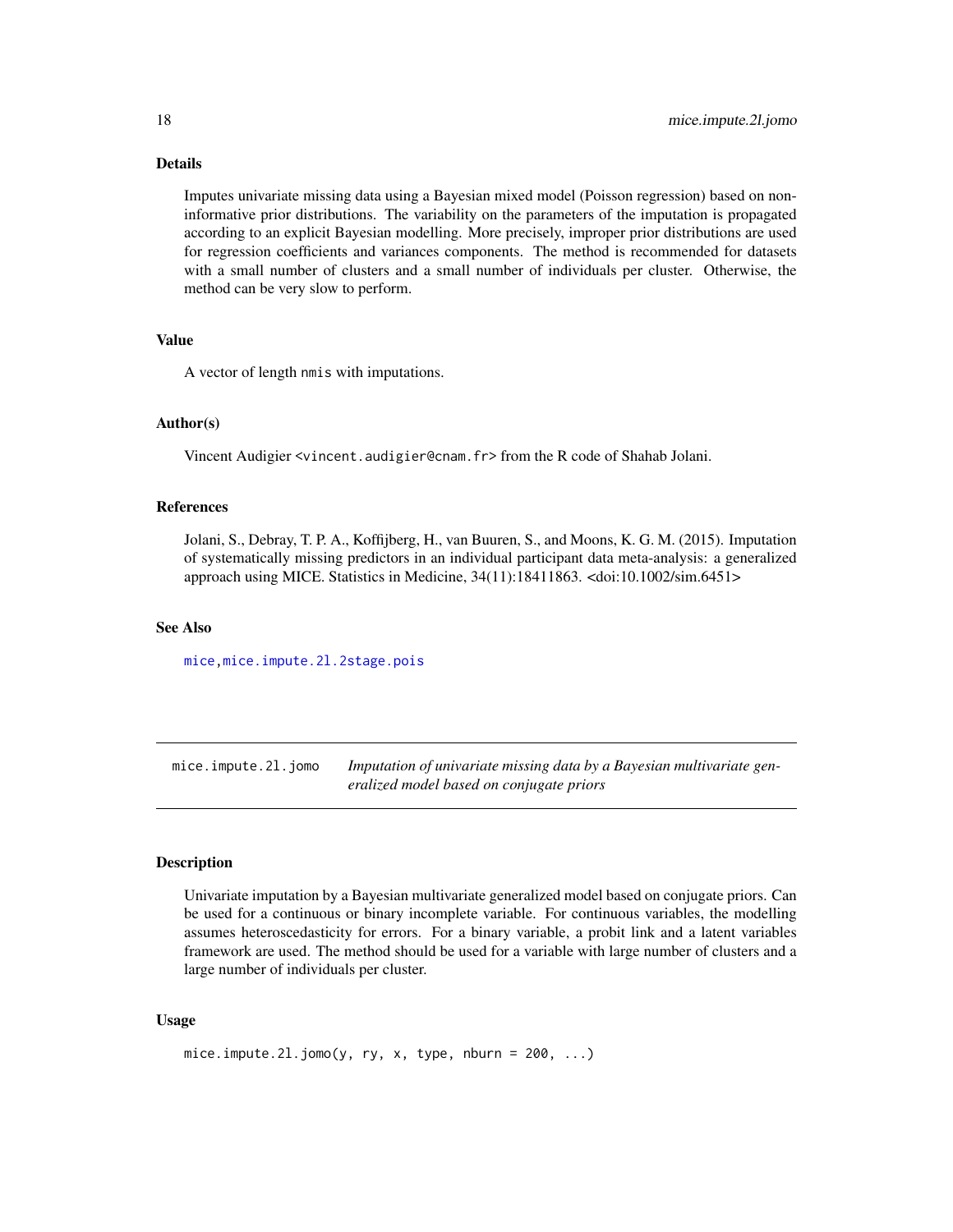#### <span id="page-18-0"></span>**Arguments**

| y     | Incomplete data vector of length n                                                                                                                                                                                              |
|-------|---------------------------------------------------------------------------------------------------------------------------------------------------------------------------------------------------------------------------------|
| ry    | Vector of missing data pattern (FALSE=missing, TRUE=observed)                                                                                                                                                                   |
| x     | Matrix (n x p) of complete covariates.                                                                                                                                                                                          |
| type  | Vector of length $ncol(x)$ identifying random and class variables. Random vari-<br>ables are identified by a '2'. The class variable (only one is allowed) is coded as<br>'-2'. Random variables also include the fixed effect. |
| nburn | A scalar indicating the number of iterations for the Gibbs sampler. Default is<br>nburn=200                                                                                                                                     |
| .     | Other named arguments.                                                                                                                                                                                                          |

# Details

Contrary to the approach developped in the R jomo package, the imputation is here sequentially performed through a FCS approach, instead of imputing all variables simulatenously. The motivation for such a method is that jomo presents some advantages over other imputation methods, but not always for any type of variables (binary or continuous). By proposing a FCS version of jomo, we allow imputation of mixed variables (continuous and binary), while taking the best of jomo and of other imputation methods. To impute one variable according to this method, other variables are assumed to be full, like in any FCS approach. The imputation function is a direct use of the R function jomo1ran from the jomo package. The argument meth is tuned to "random" to allow covariance matrices drawn from an inverse Wishart distribution. Only intercept are considered in covariates (X=NULL and Z=NULL), while the multivariate outcome corresponds to all variables of the datasets.

# Value

A vector of length nmis with imputations.

# Author(s)

Vincent Audigier <vincent.audigier@cnam.fr>from the R code of Matteo Quartagno.

#### References

Carpenter J.R., Kenward M.G., (2013), Multiple Imputation and its Application. Chapters 3-5-9, Wiley, ISBN: 978-0-470-74052-1.

Yucel R.M., (2011), Random-covariances and mixed-effects models for imputing multivariate multilevel continuous data, Statistical Modelling, 11 (4), 351-370, <doi:10.1177/1471082X100110040>.

#### See Also

[mice,jomo1ran](#page-0-0)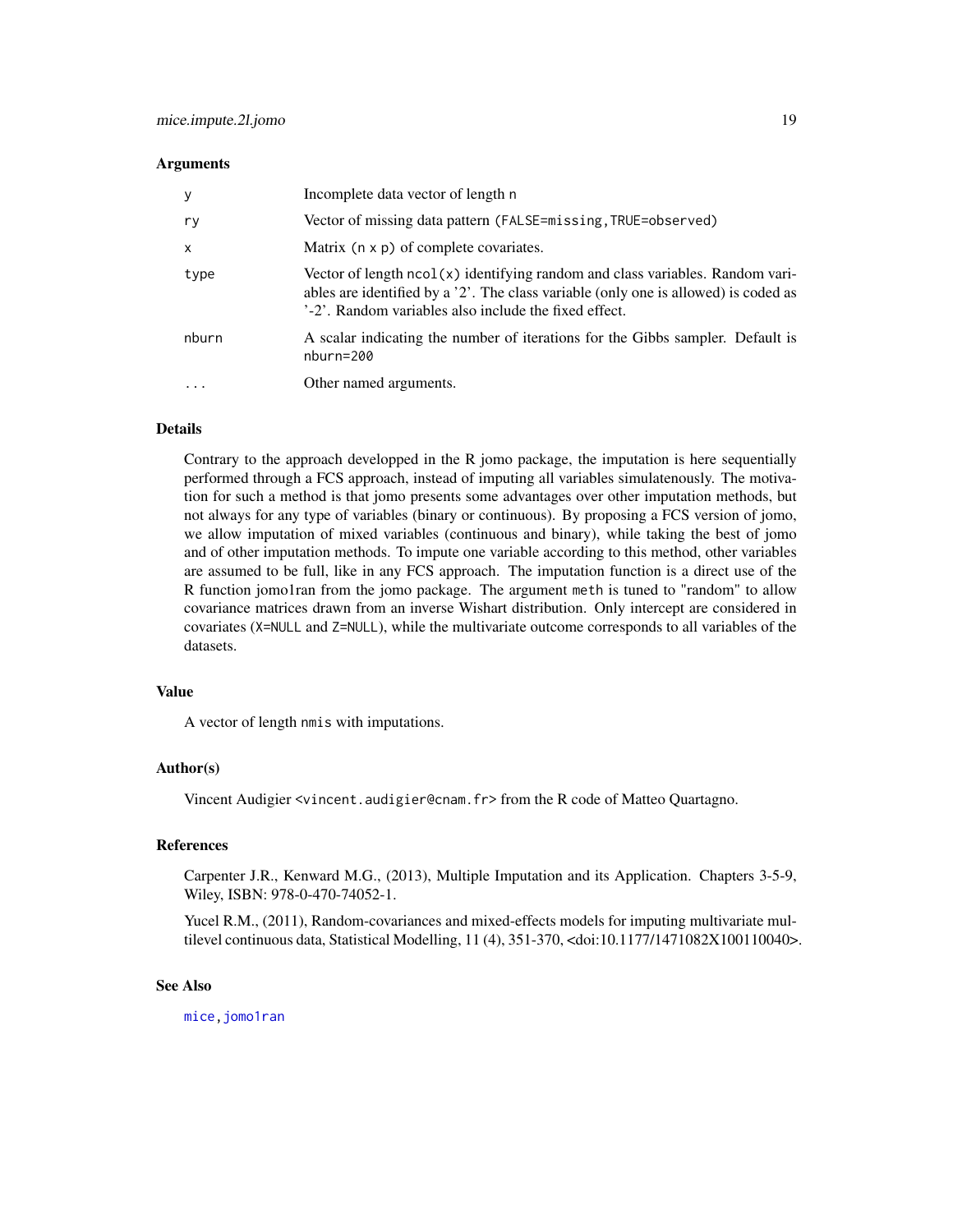<span id="page-19-1"></span><span id="page-19-0"></span>

# Description

Parallel calculations for Multivariate Imputation by Chained Equations using the R package parallel.

# Usage

```
mice.par(don.na, m = 5, method = NULL, predictorMatrix, where = NULL,
visitSequence = NULL, blots = NULL, post = NULL, blocks, formulas,
defaultMethod = c("pmm", "logreg", "polyreg", "polr"), maxit = 5,
seed = NA, data.init = NULL, nnodes = 5, path.outfile = NULL, \dots)
```
# Arguments

| don.na          | A data frame or a matrix containing the incomplete data. Missing values are<br>coded as NA.                                                                                                                                                                                                                                                                                                                                                                                                                                                                                                                       |
|-----------------|-------------------------------------------------------------------------------------------------------------------------------------------------------------------------------------------------------------------------------------------------------------------------------------------------------------------------------------------------------------------------------------------------------------------------------------------------------------------------------------------------------------------------------------------------------------------------------------------------------------------|
| m               | Number of multiple imputations. The default is m=5.                                                                                                                                                                                                                                                                                                                                                                                                                                                                                                                                                               |
| method          | Can be either a single string, or a vector of strings with length ncol(data),<br>specifying the elementary imputation method to be used for each column in<br>data. If specified as a single string, the same method will be used for all columns.<br>The default imputation method (when no argument is specified) depends on the<br>measurement level of the target column and are specified by the defaultMethod<br>argument. Columns that need not be imputed have the empty method ''. See<br>details for more information.                                                                                  |
| predictorMatrix |                                                                                                                                                                                                                                                                                                                                                                                                                                                                                                                                                                                                                   |
|                 | A square matrix of size ncol(data) containing 0/1 data specifying the set of<br>predictors to be used for each target column. Rows correspond to target variables<br>(i.e. variables to be imputed), in the sequence as they appear in data. A value of<br>'1' means that the column variable is used as a predictor for the target variable<br>(in the rows). The diagonal of predictorMatrix must be zero. The default for<br>predictorMatrix is that all other columns are used as predictors (sometimes<br>called massive imputation). Note: For two-level imputation codes '2' and '-2'<br>are also allowed. |
| where           | A data frame or matrix with logicals of the same dimensions as data indicat-<br>ing where in the data the imputations should be created. The default, where =<br>is.na(data), specifies that the missing data should be imputed. The where<br>argument may be used to overimpute observed data, or to skip imputations for<br>selected missing values.                                                                                                                                                                                                                                                            |
| visitSequence   | A vector of integers of arbitrary length, specifying the column indices of the<br>visiting sequence. The visiting sequence is the column order that is used to<br>impute the data during one pass through the data. A column may be visited more<br>than once. All incomplete columns that are used as predictors should be visited,<br>or else the function will stop with an error. The default sequence 1:ncol(data)                                                                                                                                                                                           |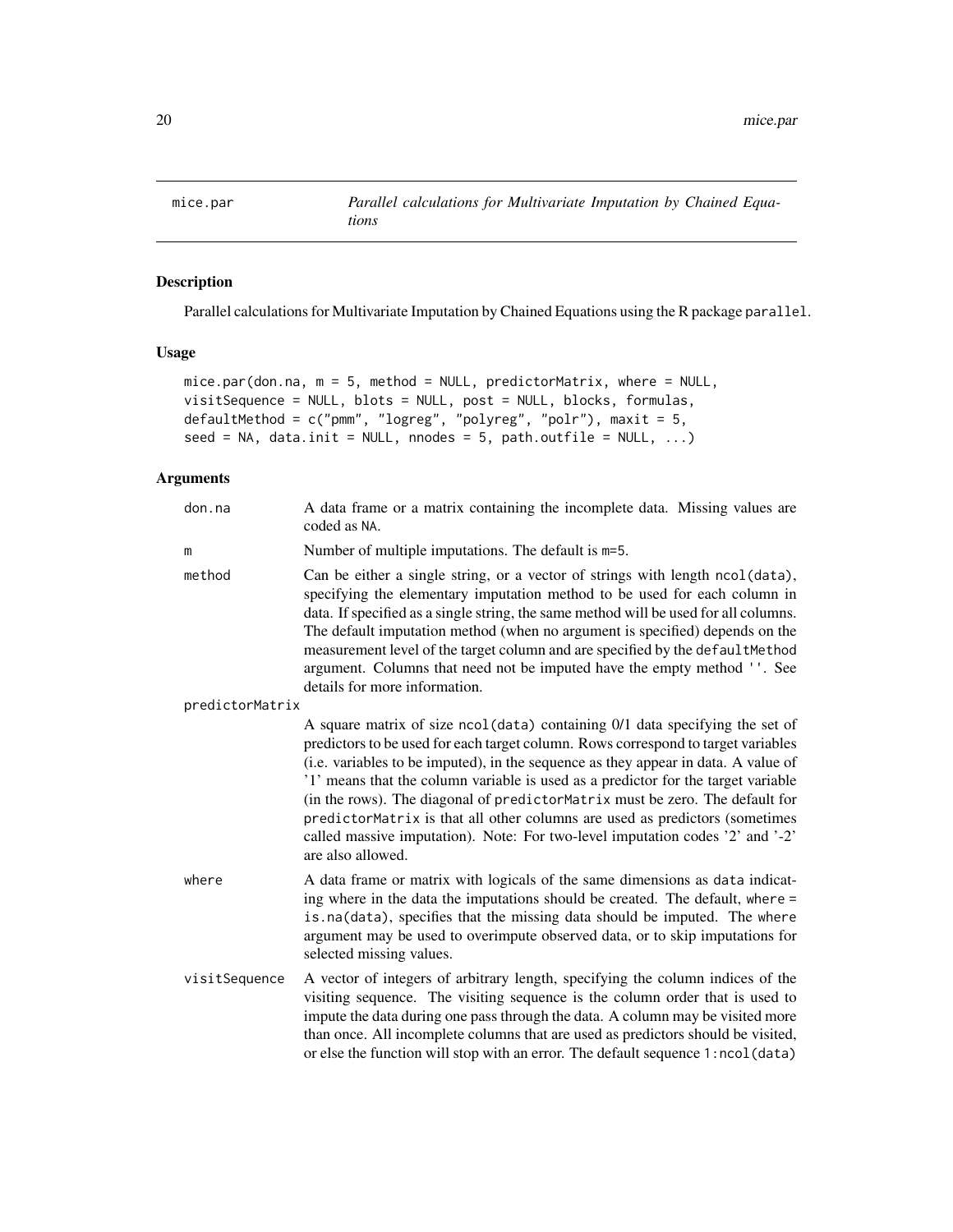|               | implies that columns are imputed from left to right. It is possible to specify one<br>of the keywords 'roman' (left to right), 'arabic' (right to left), 'monotone'<br>(sorted in increasing amount of missingness) and 'revmonotone' (reverse of<br>monotone). The keyword should be supplied as a string and may be abbreviated.                                                                                                                                                                                                                                                                                                                                                 |
|---------------|------------------------------------------------------------------------------------------------------------------------------------------------------------------------------------------------------------------------------------------------------------------------------------------------------------------------------------------------------------------------------------------------------------------------------------------------------------------------------------------------------------------------------------------------------------------------------------------------------------------------------------------------------------------------------------|
| blots         | A named list of alist's that can be used to pass down arguments to lower level<br>imputation function. The entries of element blots[[blockname]] are passed<br>down to the function called for block blockname.                                                                                                                                                                                                                                                                                                                                                                                                                                                                    |
| post          | A vector of strings with length ncol (data), specifying expressions. Each string<br>is parsed and executed within the sampler () function to postprocess imputed<br>values. The default is to do nothing, indicated by a vector of empty strings ''.                                                                                                                                                                                                                                                                                                                                                                                                                               |
| blocks        | List of vectors with variable names per block. List elements may be named to<br>identify blocks. Variables within a block are imputed by a multivariate impu-<br>tation method (see method argument). By default each variable is placed into<br>its own block, which is effectively fully conditional specification (FCS) by uni-<br>variate models (variable-by-variable imputation). Only variables whose names<br>appear in blocks are imputed. The relevant columns in the where matrix are<br>set to FALSE of variables that are not block members. A variable may appear<br>in multiple blocks. In that case, it is effectively re-imputed each time that it is<br>visited. |
| formulas      | A named list of formula's, or expressions that can be converted into formula's<br>by as formula. List elements correspond to blocks. The block to which the<br>list element applies is identified by its name, so list names must correspond to<br>block names. The formulas argument is an alternative to the predictorMatrix<br>argument that allows for more flexibility in specifying imputation models, e.g.,<br>for specifying interaction terms.                                                                                                                                                                                                                            |
| defaultMethod | A vector of three strings containing the default imputation methods for numer-<br>ical columns, factor columns with 2 levels, and columns with (unordered or<br>ordered) factors with more than two levels, respectively. If nothing is specified,<br>the following defaults will be used: pmm, predictive mean matching (numeric<br>data) logreg, logistic regression imputation (binary data, factor with 2 levels)<br>polyreg, polytomous regression imputation for unordered categorical data (fac-<br>tor $\geq$ 2 levels) polr, proportional odds model for (ordered, $\geq$ 2 levels)                                                                                       |
| maxit         | A scalar giving the number of iterations. The default is 5.                                                                                                                                                                                                                                                                                                                                                                                                                                                                                                                                                                                                                        |
| seed          | An integer that is used as argument by the set. seed() for offsetting the random<br>number generator. Default is to leave the random number generator alone.                                                                                                                                                                                                                                                                                                                                                                                                                                                                                                                       |
| data.init     | A data frame of the same size and type as data, without missing data, used<br>to initialize imputations before the start of the iterative process. The default<br>NULL implies that starting imputation are created by a simple random draw from<br>the data. Note that specification of data. init will start the m Gibbs sampling<br>streams from the same imputations.                                                                                                                                                                                                                                                                                                          |
| nnodes        | A scalar indicating the number of nodes for parallel calculation. Default value<br>is $5.$                                                                                                                                                                                                                                                                                                                                                                                                                                                                                                                                                                                         |
| path.outfile  | A vector of strings indicating the path for redirection of print messages. De-<br>fault value is NULL, meaning that silent imputation is performed. Otherwise,<br>print messages are saved in the files path.outfile/output.txt. One file per node is<br>generated.                                                                                                                                                                                                                                                                                                                                                                                                                |
| $\cdots$      | Named arguments that are passed down to the elementary imputation functions.                                                                                                                                                                                                                                                                                                                                                                                                                                                                                                                                                                                                       |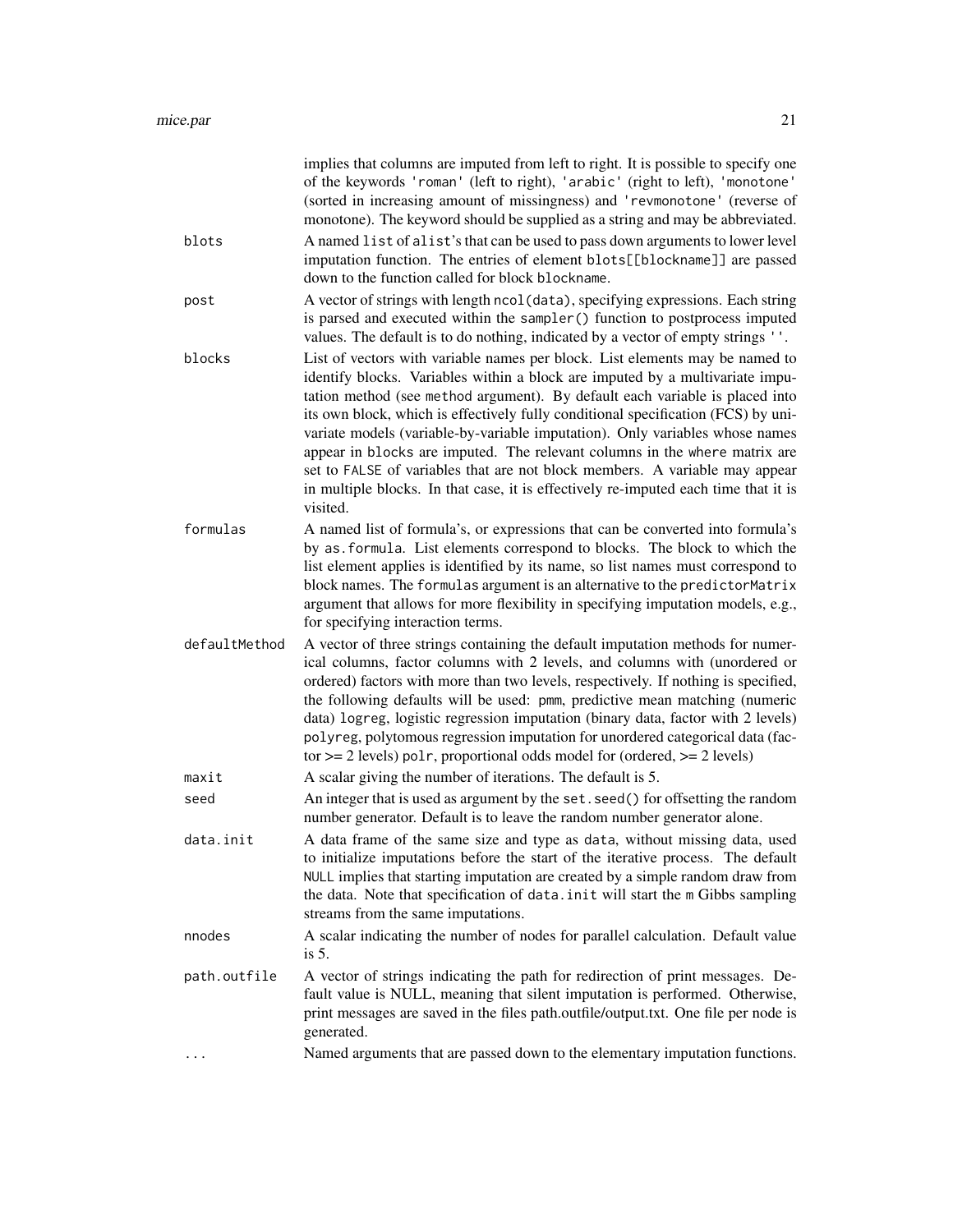#### <span id="page-21-0"></span>Details

Performs multiple imputation of m tables in parallel by generating m seeds, and then by performing multiple imputation by chained equations in parallel from each one. The output is the same as the mice function of the mice package.

# Value

Returns an S3 object of class [mids](#page-0-0) (multiply imputed data set)

#### Author(s)

Vincent Audigier <vincent.audigier@cnam.fr>

#### References

Van Buuren, S., Groothuis-Oudshoorn, K. (2011). mice: Multivariate Imputation by Chained Equations in R. *Journal of Statistical Software*, 45(3), 1-67. [https://www.jstatsoft.org/article/](https://www.jstatsoft.org/article/view/v045i03) [view/v045i03](https://www.jstatsoft.org/article/view/v045i03) <doi:10.18637/jss.v045.i03>

van Buuren, S. (2012). *Flexible Imputation of Missing Data.* Boca Raton, FL: Chapman & Hall/CRC Press.

Van Buuren, S., Brand, J.P.L., Groothuis-Oudshoorn C.G.M., Rubin, D.B. (2006) Fully conditional specification in multivariate imputation. *Journal of Statistical Computation and Simulation*, 76, 12, 1049–1064. <doi:10.1080/10629360600810434>

Van Buuren, S. (2007) Multiple imputation of discrete and continuous data by fully conditional specification. *Statistical Methods in Medical Research*, 16, 3, 219–242. <doi:10.1177/0962280206074463>

Van Buuren, S., Boshuizen, H.C., Knook, D.L. (1999) Multiple imputation of missing blood pressure covariates in survival analysis. *Statistics in Medicine*, 18, 681–694. <doi:10.1002/(SICI)1097- 0258(19990330)18:6<681::AID-SIM71>3.0.CO;2-R>

Brand, J.P.L. (1999) *Development, implementation and evaluation of multiple imputation strategies for the statistical analysis of incomplete data sets.* Dissertation. Rotterdam: Erasmus University.

#### See Also

[mice,parallel](#page-0-0)

# Examples

```
##############
# nhanes (one level data)
##############
data(nhanes, package = "mice")
#imp <- mice.par(nhanes)
#fit \le with(data = imp, exp = lm(bmi \sim hyp + chl))
#summary(pool(fit))
##############
```
#CHEM97Na (Two levels data with 1681 observations and 5 variables)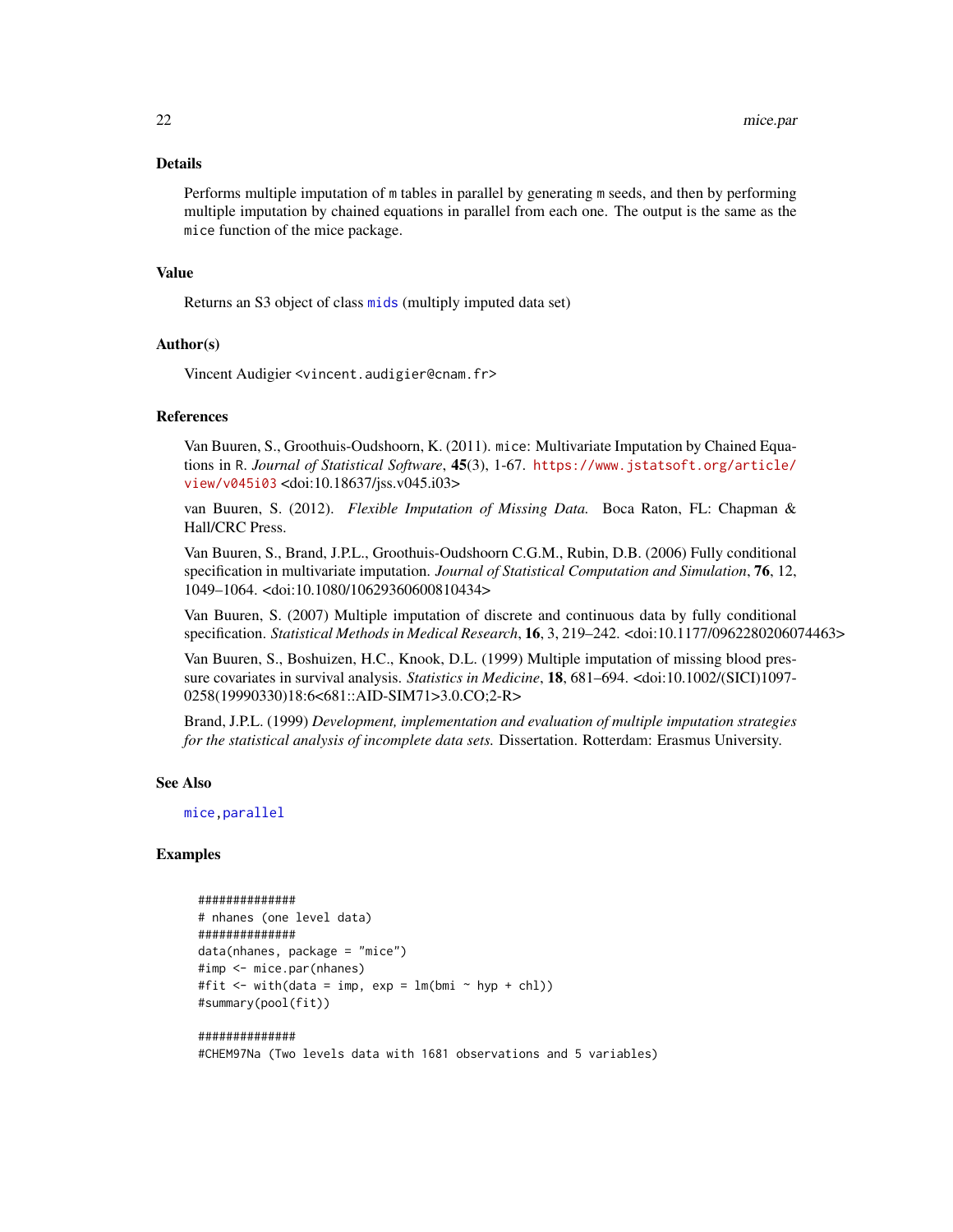#### mice.par 23

##############

data(CHEM97Na)

ind.clust<-1#index for the cluster variable

#initialisation of the argument predictorMatrix predictor.matrix<-mice(CHEM97Na,m=1,maxit=0)\$pred predictor.matrix[ind.clust,ind.clust]<-0 predictor.matrix[-ind.clust,ind.clust]<- -2 predictor.matrix[predictor.matrix==1]<-2

#initialisation of the argument method method<-find.defaultMethod(CHEM97Na,ind.clust)

#multiple imputation by chained equations (parallel calculation) [1 minute] #(the imputation process can be followed by opening output.txt files in the working directory) #res.mice<-mice.par(CHEM97Na, # predictorMatrix = predictor.matrix,

| method=method, |  |
|----------------|--|
|                |  |

# path.outfile=getwd())

#multiple imputation by chained equations (without parallel calculation) [4.8 minutes] #res.mice<-mice(CHEM97Na,

# predictorMatrix = predictor.matrix, # method=method)

```
############
```
#IPDNa (Two levels data with 11685 observations and 10 variables) ############

data(IPDNa)

ind.clust<-1#index for the cluster variable

#initialisation of the argument predictorMatrix predictor.matrix<-mice(IPDNa,m=1,maxit=0)\$pred predictor.matrix[ind.clust,ind.clust]<-0 predictor.matrix[-ind.clust,ind.clust]<- -2 predictor.matrix[predictor.matrix==1]<-2

#initialisation of the argument method method<-find.defaultMethod(IPDNa,ind.clust)

#multiple imputation by chained equations (parallel calculation)

#res.mice<-mice.par(IPDNa,

# predictorMatrix = predictor.matrix,

- # method=method,
- # path.outfile=getwd())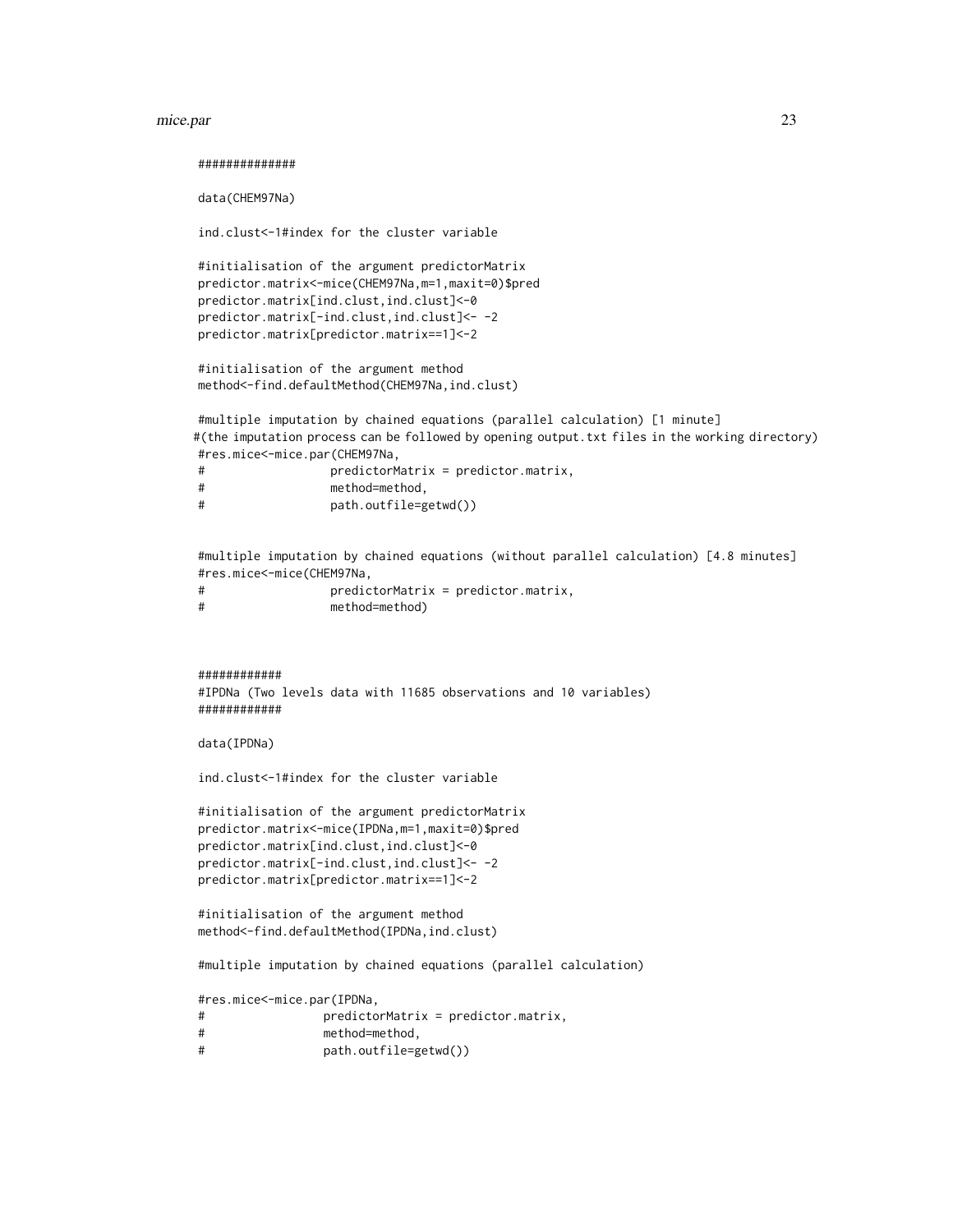<span id="page-23-0"></span>

#### Description

Assess the fit of the predictive distribution after performing multiple imputation with mice

#### Usage

```
overimpute(res.mice, plotvars = NULL, plotinds = NULL,
  nnodes = 5, path.outfile = NULL, alpha = 0.1)
```
#### Arguments

| res.mice     | An object of class mids                                                                                                                                                                                                                                             |  |
|--------------|---------------------------------------------------------------------------------------------------------------------------------------------------------------------------------------------------------------------------------------------------------------------|--|
| plotvars     | column index of the variables overimputed                                                                                                                                                                                                                           |  |
| plotinds     | row index of the individuals overimputed                                                                                                                                                                                                                            |  |
| nnodes       | A scalar indicating the number of nodes for parallel calculation. Default value<br>is $5$ .                                                                                                                                                                         |  |
| path.outfile | A vector of strings indicating the path for redirection of print messages. De-<br>fault value is NULL, meaning that silent imputation is performed. Otherwise,<br>print messages are saved in the files path.outfile/output.txt. One file per node is<br>generated. |  |
| alpha        | alpha level for prediction intervals                                                                                                                                                                                                                                |  |

#### Details

This function imputes each observed values from each of the parameters of the imputation model obtained from the mice procedure. The comparison between the "overimputed" values and the observed values is made by building a confidence interval for each observed value using the quantiles of the overimputed values (Blackwell et al. (2015)). Note that confidence intervals builded with quantiles require a large number of imputations. If the model fits the data well, then the 90% confidence interval should contain the observed value in 90% of the cases (the proportion of intervals containing the observed value is reported in the title of each graph). The function overimpute takes as an input the output of the mice or mice.par function (res.mice), the indices of the incomplete continuous variables that are plotted (plotvars), the indices of individuals (can be useful for time consumming imputation methods), the number of nodes for parallel computation, and the path for exporting print message generated during the parallel process.

# Value

A list of two matrices

res.plot 7-columns matrix that contains (1) the variable which is overimputed, (2) the observed value of the observation, (3) the mean of the overimputations, (4) the lower bound of the confidence interval of the overimputations, (5) the upper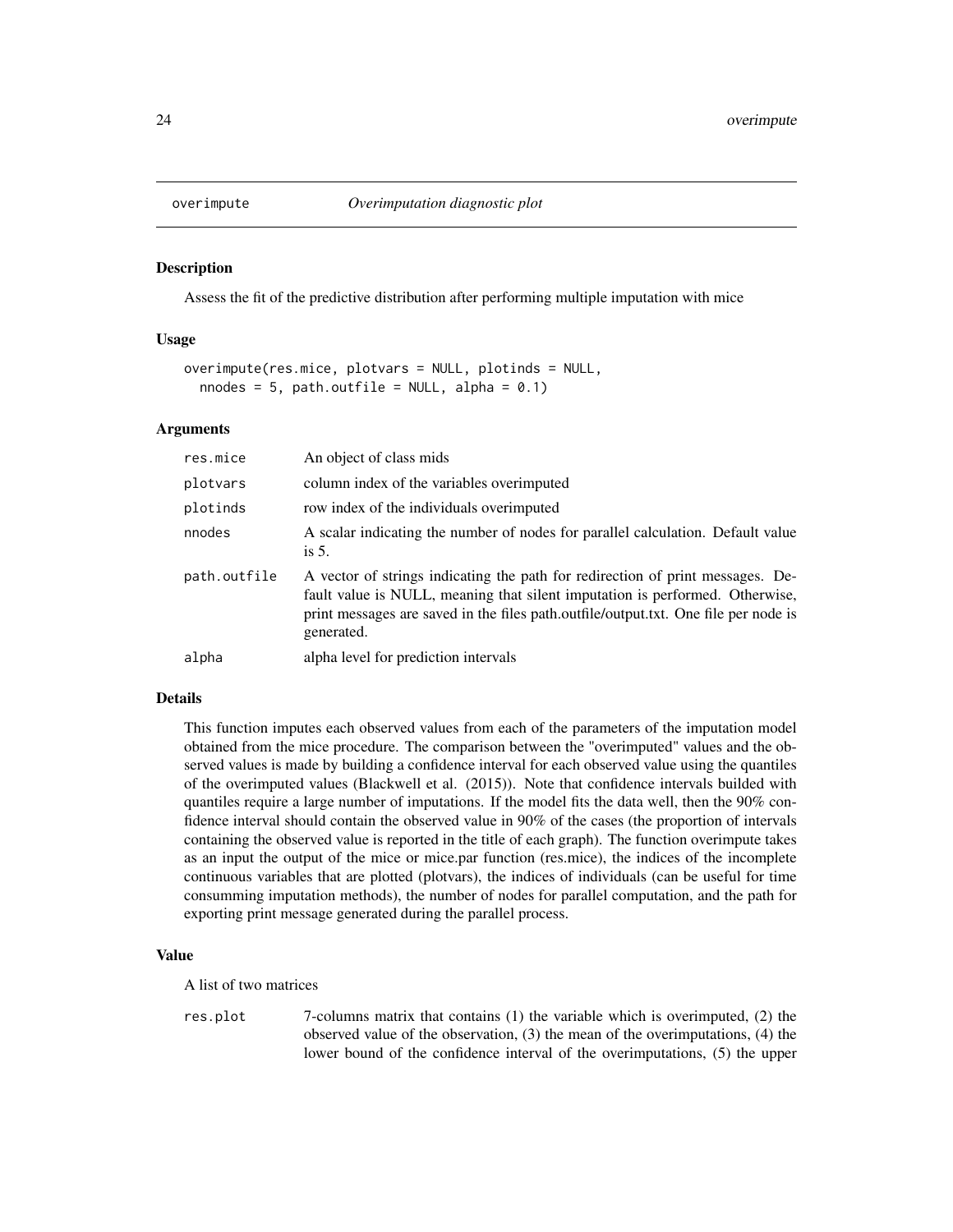<span id="page-24-0"></span>

|            | bound of the confidence interval of the overimputations, (6) the proportion of                                                                                       |
|------------|----------------------------------------------------------------------------------------------------------------------------------------------------------------------|
|            | the other variables that were missing for that observation in the original data,                                                                                     |
|            | and (7) the color for graphical representation.                                                                                                                      |
| res.values | A matrix with overimputed values for each cell. The number of columns corre-<br>sponds to the number of values generated ( <i>i.e.</i> the number of imputed tables) |

#### Author(s)

Vincent Audigier <vincent.audigier@cnam.fr>

#### References

Blackwell, M., Honaker, J. and King. G. 2015. A Unified Approach to Measurement Error and Missing Data: Overview and Applications. Sociological Methods and Research, 1-39. <doi:10.1177/0049124115585360>

# See Also

[mice,parallel](#page-0-0)[,mice.par](#page-19-1)

# Examples

```
require(parallel)
nnodes<-detectCores()-1#number of nodes
m<-1000#nb generated values per observation
```
################ #one level data ################ require(mice)

```
data(nhanes)
#res.mice<-mice.par(nhanes,m = m,nnodes = nnodes)
#res.over<-overimpute(res.mice, nnodes = nnodes)
```
#### ################

#two level data (time consumming) ################ data(CHEM97Na)

ind.clust<-1#index for the cluster variable

```
#initialisation of the argument predictorMatrix
predictor.matrix<-mice(CHEM97Na,m=1,maxit=0)$pred
predictor.matrix[ind.clust,ind.clust]<-0
predictor.matrix[-ind.clust,ind.clust]<- -2
predictor.matrix[predictor.matrix==1]<-2
```

```
#initialisation of the argument method
method<-find.defaultMethod(CHEM97Na,ind.clust)
```
#multiple imputation by chained equations (time consumming)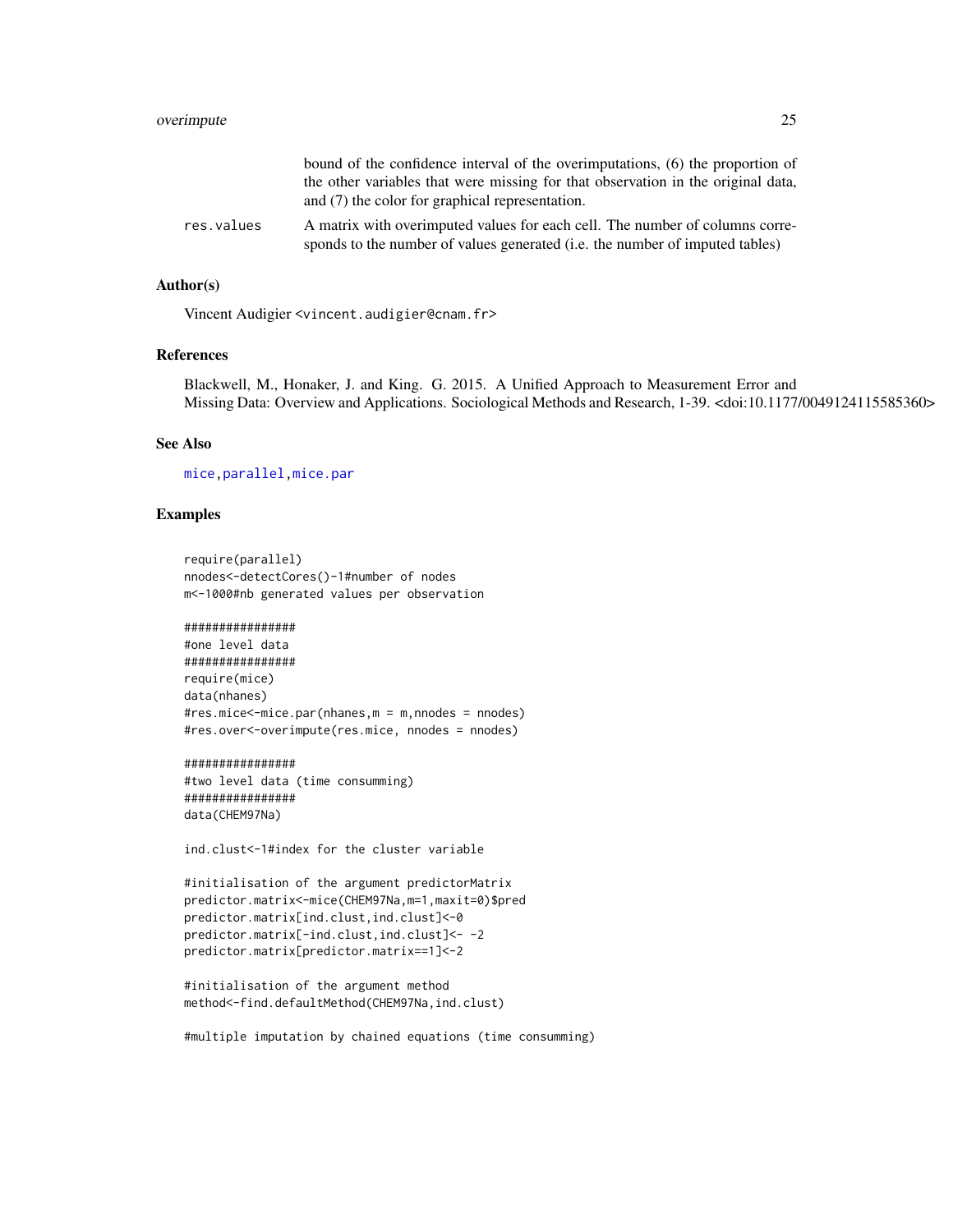```
#res.mice<-mice.par(CHEM97Na,
# predictorMatrix = predictor.matrix,
# method=method,m=m,nnodes = nnodes)
#overimputation on 30 individuals
#res.over<-overimpute(res.mice,
# nnodes=nnodes,
# plotinds=sample(x = seq(nrow(CHEM97Na)),size = 30))
```
<span id="page-25-1"></span>plot.mira *Graphical investigation for the number of generated datasets*

### Description

The plot method for a mira object plots the confidence interval length against the number of multiply imputed datasets from 2 to m. This is a graphical tool to check if the variability due to the simulation of the multiple imputation process can be substantially reduced by increasing the number of generated datasets m.

# Usage

## S3 method for class 'mira'  $plot(x, \ldots)$ 

### Arguments

| x                       | An object of class mira.      |
|-------------------------|-------------------------------|
| $\cdot$ $\cdot$ $\cdot$ | Extra arguments for plot.mira |

# Author(s)

Vincent Audigier <vincent.audigier@cnam.fr>

# References

Schafer, J. L. (1997). Analysis of Incomplete Multivariate Data. Chapman & Hall/CRC, London

# See Also

[mice](#page-0-0), [mira](#page-0-0)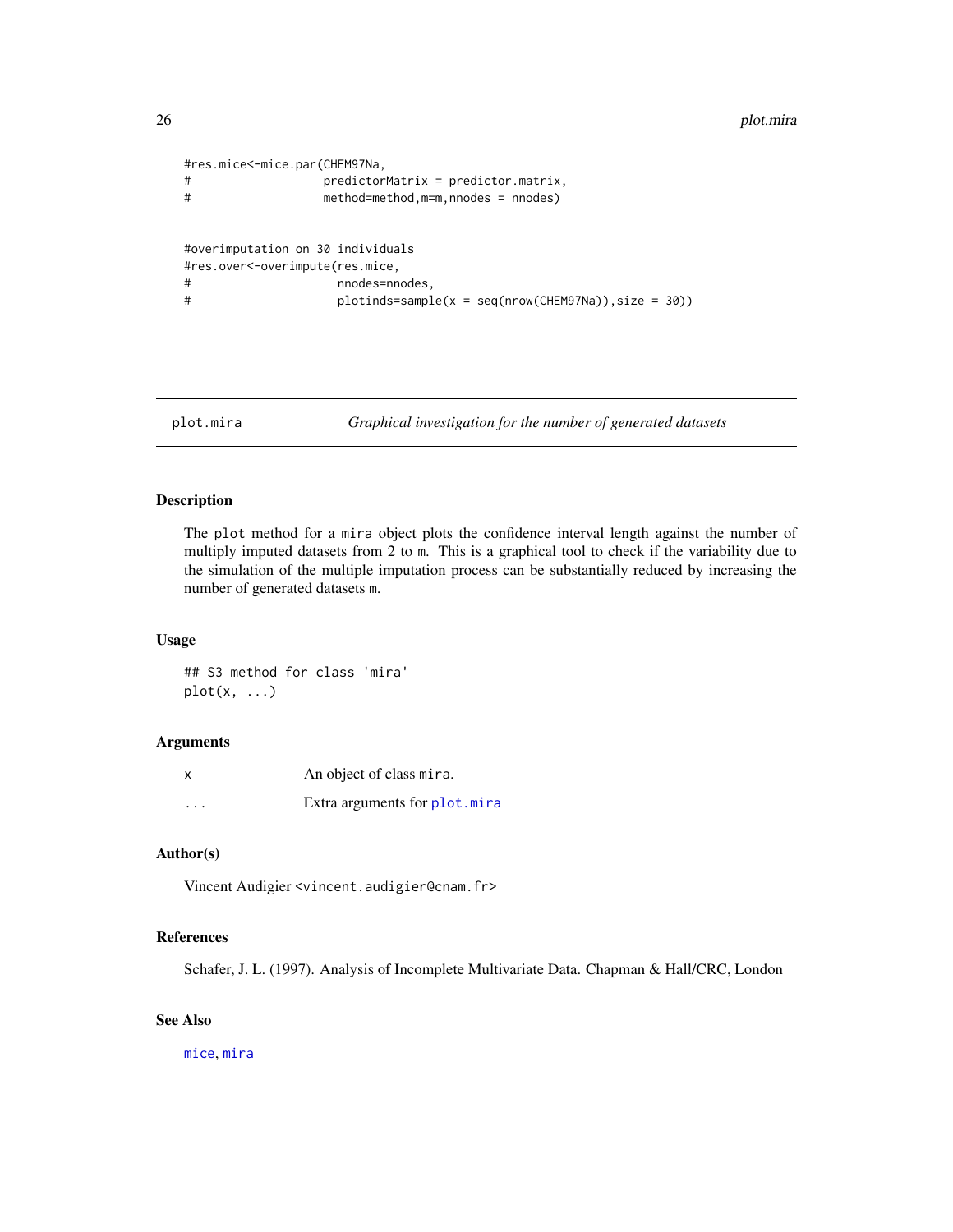#### plot.mira 27

# Examples

```
require(nlme)
data(CHEM97Na)
ind.clust<-1#index for the cluster variable
#initialisation of the argument predictorMatrix
predictor.matrix<-mice(CHEM97Na,m=1,maxit=0)$pred
predictor.matrix[ind.clust,ind.clust]<-0
predictor.matrix[-ind.clust,ind.clust]<- -2
predictor.matrix[predictor.matrix==1]<-2
#initialisation of the argument method
method<-c("", "2l.2stage.bin", "2l.2stage.pois", "2l.2stage.norm", "") #quickest methods
#multiple imputation by chained equations (parallel calculation)
#res.mice<-mice.par(CHEM97Na,m=15,predictorMatrix = predictor.matrix,method=method)
#analysis (apply a linear mixed effects model to each imputed dataset)
#ana<-with(res.mice,expr=lme(fixed=formula(Score~Sex+GSCE+Age),
# random=formula(~1|School),method="REML",
# control=list(maxIter=100,msMaxIter=100,niterEM=25)))
```

```
#graphical investigation for the number of generated datasets m
#plot(ana)
```